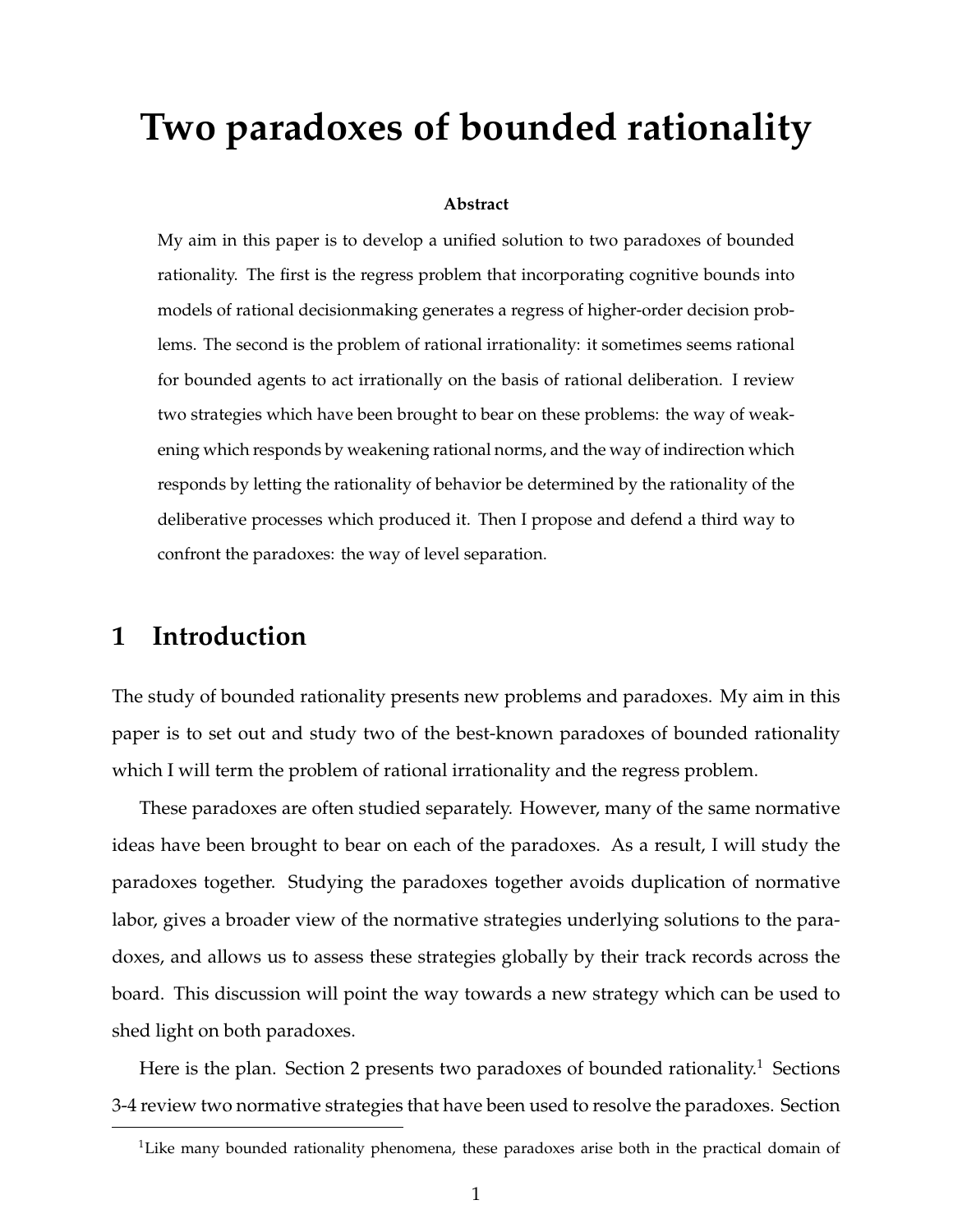5 proposes a new strategy, and Section 6 shows how this strategy can be used to confront the paradoxes.

### **2 Two paradoxes of bounded rationality**

#### **2.1 The problem of rational irrationality**

It is widely agreed that bounded agents should sometimes decide how to act using a toolbox of decisionmaking heuristics (Gigerenzer and Selten 2001; Gigerenzer and Gaissmaier 2011). Heuristics typically use only some of the information available to agents or make only some of the inferences warranted by that information.

There are at least three reasons why rational decisionmaking is often heuristic. First, in many cases there is an accuracy-effort tradeoff between the quality of decisions and the cost of producing them (Johnson and Payne 1985). Heuristics often strike a better balance than nonheuristic methods between decision quality and decision costs. Second, we sometimes lack the cognitive ability to carry out complex nonheuristic inferences, for example by fully calculating expected utilities or deducing complex theorems (Chickering 1996; Dagum and Luby 1993). We cannot be rationally required to use decisionmaking strategies that are beyond our abilities. Third, we face less-is-more effects: in some contexts simpler decision rules reliably outperform more complex decision rules on a variety of performance metrics (Geman et al. 1992; Gigerenzer and Brighton 2009).<sup>23</sup>

To illustrate the structure of heuristic decisionmaking, consider decisionmaking by

rational decisionmaking and in the theoretical domain of rational belief formation. For brevity, I present each paradox in the special case of rational decisionmaking. When possible, I give examples designed to illustrate how the same paradoxes arise in rational belief formation.

<sup>&</sup>lt;sup>2</sup>A related phenomenon is that sometimes it may be better for agents to be ignorant of some facts than to know those facts (Schooler and Hertwig 2005; Hertwig and Engel 2021).

<sup>3</sup>We can also support the rationality of heuristic cognition by holding that rationality is *ecological*, or environment-relative (Berg 2003, 2014; Katsikopoulos et al. 2020; Todd and Gigerenzer 2012) and noting that heuristics often perform well in the environments to which they are adapted. Similar arguments may follow from adopting a naturalized perspective towards rationality (Bishop and Trout 2004), or from thinking about the performance of heuristics in unstable environments (Bookstaber and Langsam 1985).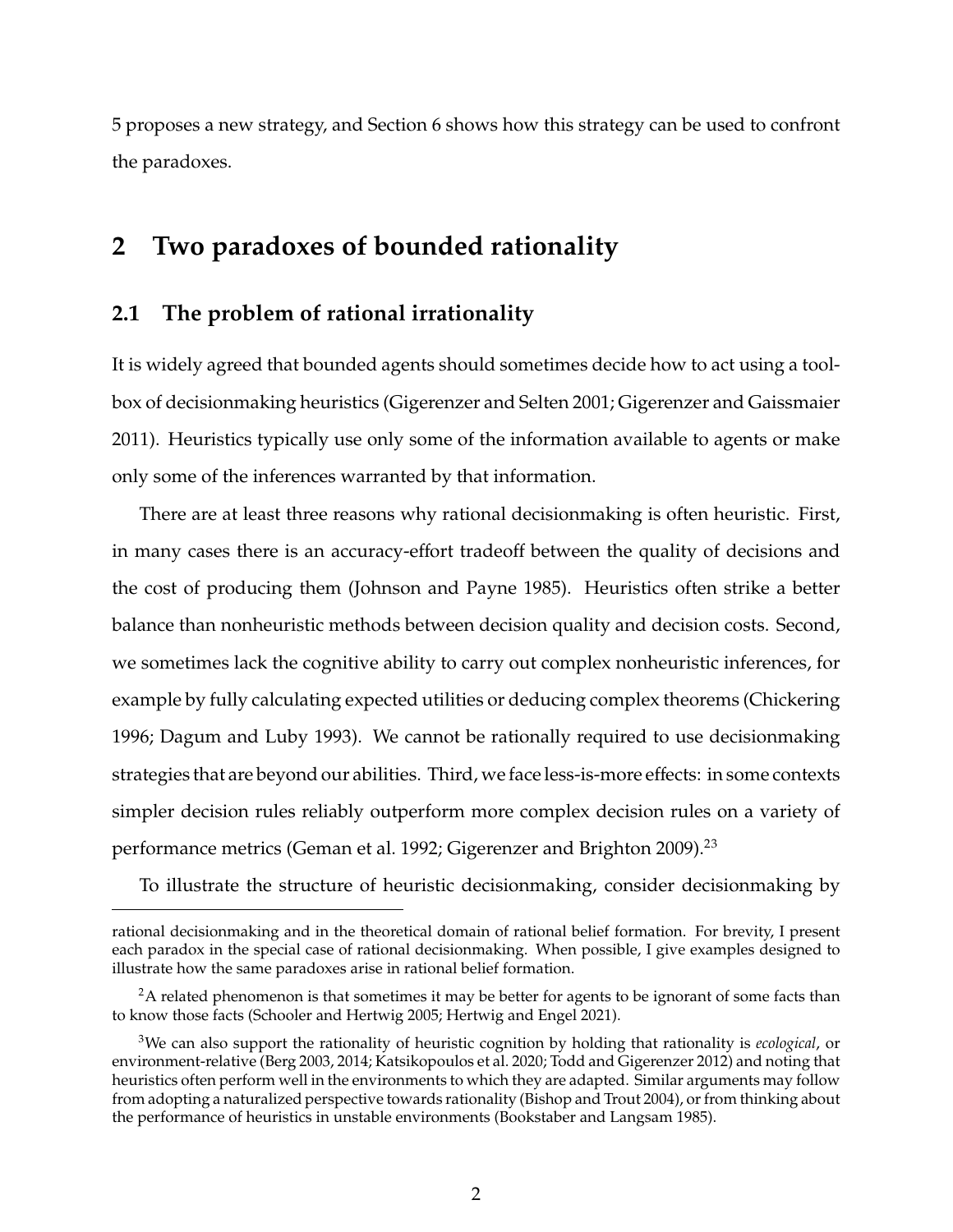satisficing (Selten 1998; Simon 1955). Imagine that you are selecting a hotel room for a conference. A satisficer first selects an aspiration level in one or more goods to guide her search. For example, the hotel room should cost less than \$150, be within five miles of the conference, have at least three stars and offer continental breakfast. The satisficer then searches for options, in this case hotel rooms, one at a time until she finds an option which meets all of her aspirations. She then takes that option, in this case by booking the hotel room.

In many contexts satisficing is a rational decisionmaking heuristic, returning effective decisions at reasonable cost. The problem is that satisficing sometimes produces actions which look irrational.<sup>4</sup> To see the problem, note three facts about satisficing.<sup>5</sup> First, satisficing displays only a threshold sensitivity to quantity. Although hotel rooms are penalized for costing more than \$150, satisficing does not discriminate between hotel rooms which cost \$149, \$100, or \$1. Second, satisficing is insensitive to goods which are not reflected in the agent's aspirations. Our satisficer's decision is unaffected by the presence or absence of a hotel rewards program. Third, satisficing is noncompensatory: shortfalls along one dimension cannot be compensated by excesses along another. Our satisficer will not book a hotel without continental breakfast, even if the cost savings would be enough to buy the best breakfast in town.

Such is the price of cognitive frugality. These vulnerabilities do not mean that satisficing is irrational in this environment.<sup>6</sup> But they do mean that satisficing will sometimes produce actions which look irrational, even when by all appearance satisficing was a rational decisionmaking strategy and was applied in a rational manner. Because satisficing is noncompensatory, ignores relevant goods, and displays only a threshold sensitivity to

<sup>&</sup>lt;sup>4</sup>We will see below that this is not to be equated with the claim that satisficing itself is irrational in this environment. One reason for that might be that satisficing does well in areas such as speed, frugality, and resilience to environmental shocks.

<sup>&</sup>lt;sup>5</sup>An anonymous referee notes that alternative satisficing rules may lack some of these features, and some optimizing rules may have them.

<sup>6</sup>Here and throughout I take an *ex ante* approach to the rationality of decision procedures as well as the rationality of their results.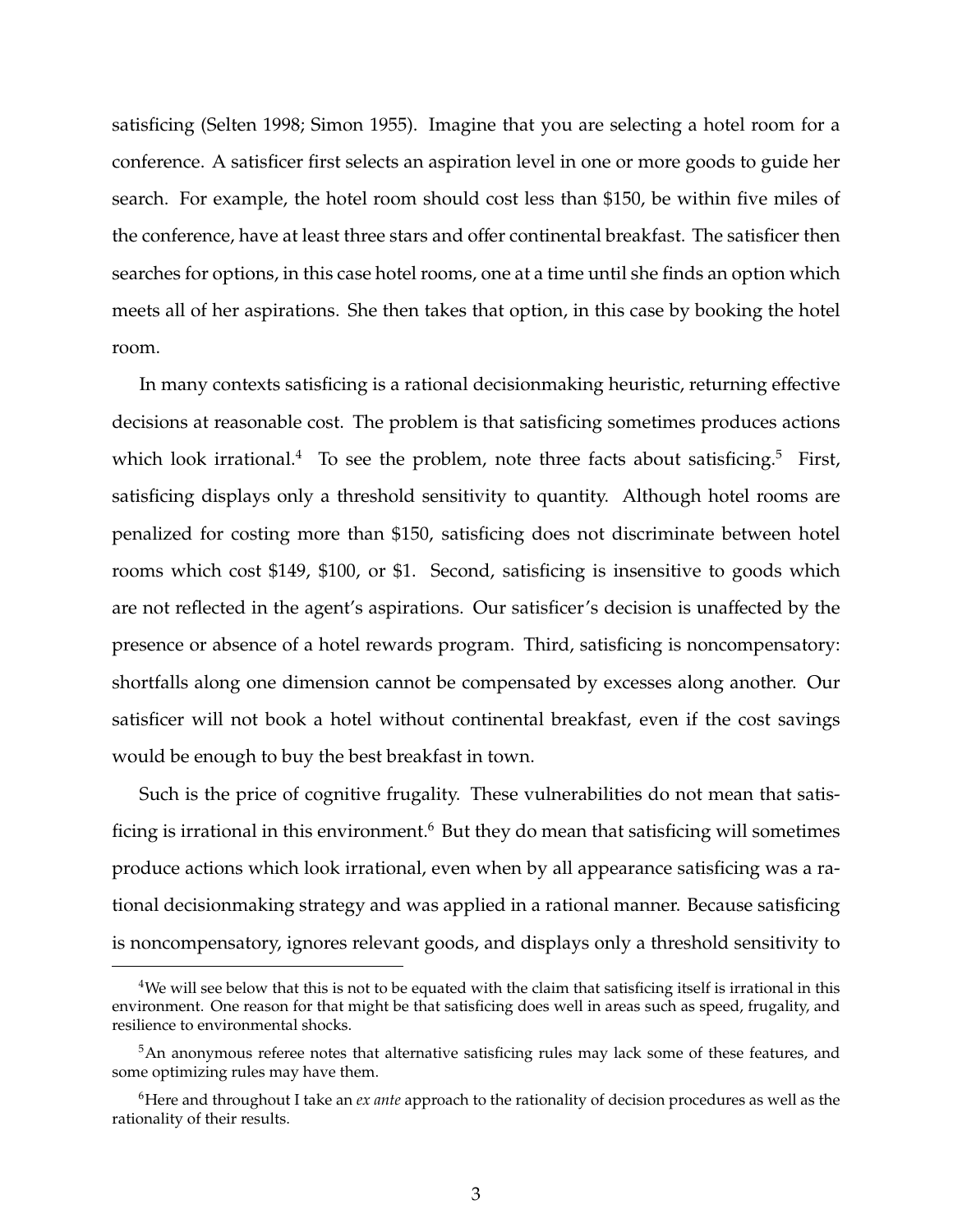quantity, satisficing can produce choices which go against the balance of an agent's normative reasons; do not maximize expected utility; and would be withdrawn by the agent on considered reflection. For example, our satisficer may pass up an excellent hotel room which costs \$100, exceeds most of her aspirations and comes with a top-notch rewards program, but is six miles away, only to end up booking a barely-satisfactory hotel room at the top of her price range. On most ways of filling out the story, the satisficer has passed up the room she has most reason to book in favor of a room she has less reason to book, and which produces significantly less expected utility. If confronted with these facts, our satisficer would probably reverse her choice on considered reflection.<sup>7</sup>

This example raises the *problem of rational irrationality*. On the basis of apparently rational decisionmaking procedures, agents can take actions which look irrational. $8$  Instances of the problem of rational irrationality abound. It has been argued that the poor are led to dramatically undersave and overborrow based on rational patterns of allocating scarce cognitive resources such as attention and computational bandwidth (Mani et al. 2013; Shah et al. 2012). And it is well known that even our most cherished heuristics can lead agents to take dominated actions (Birnbaum 2008), or ignore features of options such as their scope (Desvousges et al. 1992) and duration (Fredrickson and Kahneman 1993) which matter a great deal.<sup>9</sup> In face of these problems, judgment and decisionmaking researchers have generally retained their insistence that decisionmaking heuristics can be rational ways for bounded agents to make up their minds.<sup>10</sup> But how can heuristics be rational if they lead to irrational actions?

 $7$ To be clear, there are other ways of filling out the story that might reverse these normative verdicts: for example, if we assume that the website is strategizing to make money against satisficers.

 $8A$  referee suggests that we restrict these normative claims to a range of well-behaved decision problems, such as Savage's (1954) small-world decision problems; problems involving individuals rather than groups; or those not involving Knightian uncertainty. While that is not my view, readers who hold such views are welcome to adopt that reading throughout this paper.

 $9^9$ A referee suggests another example: skepticism about expert advice may be a rational heuristic stance, although it will sometimes lead to irrational choices. A related phenomenon is also raised by Daniel Newark's work on the logic of absurdity (Newark 2018).

<sup>&</sup>lt;sup>10</sup>See for example Gilovich and Griffin (2002, p. 3) and Tversky and Kahneman (1974, p. 1130) in the heuristics and biases tradition; Lieder and Griffiths (2020) in the Bayesian tradition; and Gigerenzer and Selten (2001) in the adaptive toolbox tradition.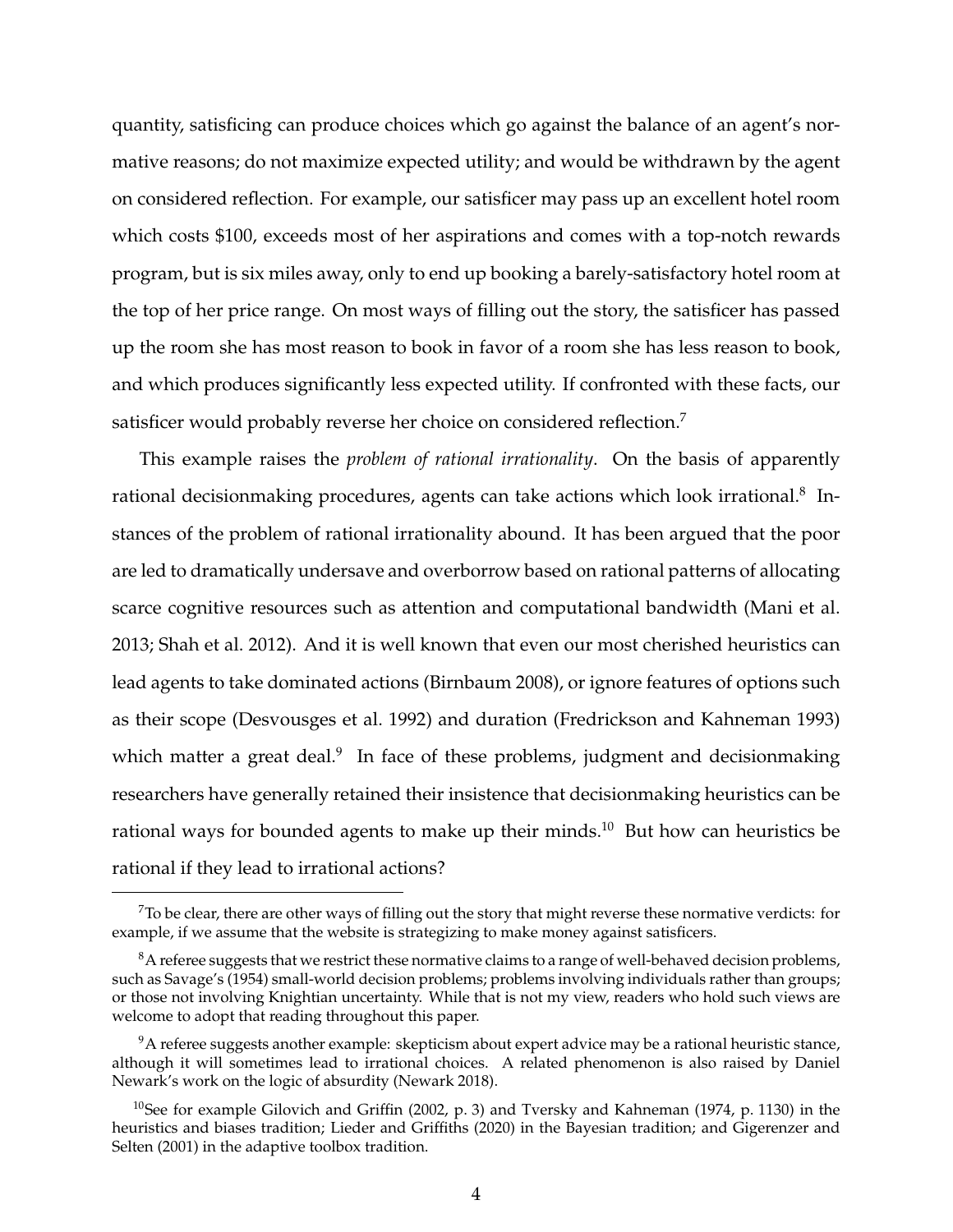Some theorists bite the bullet and insist that the problem of rational irrationality is no problem at all. Frank Knight held that:

It is evident that the rational thing to do is to be irrational, where deliberation and estimation cost more than they are worth. (Knight 1921, p. 67).

On Knight's view, if acting rationally is more trouble than it is worth, then rationality requires us to act irrationally. This view carries an uncomfortable ring of paradox that most philosophers will want to avoid.

As a consequence, a good solution to the problem of rational irrationality should do three things. First, it should dispel the paradox by explaining why it cannot be rational to act irrationally, even as a result of rational decisionmaking. Second, it should explain why we are nonetheless tempted to classify these cases as instances of rational irrationality. And third, it should help us to see how the many near-cousins of Knight's position in the contemporary empirical literature may be in an important sense correct.

#### **2.2 The regress problem**

Suppose you are deciding how much money to save for retirement this year. We might model the base-level decision problem that you face by letting the options available to you be numbers of dollars saved and building a probabilistic model of the effects of each savings strategy. Call this problem  $\mathcal{D}_0$ .

Bounded rationality theorists protest that  $\mathcal{D}_0$  is an incomplete description of the decision problem that you face. Investment decisions are the outcome of costly and abilityconstrained processes of deliberation. Instead of immediately making an investment, you may first choose to deliberate about your investment strategy using one of these processes. So we should enrich our decision problem by incorporating new options representing decision procedures over monetary investments. Call this enriched problem  $\mathcal{D}_1$ .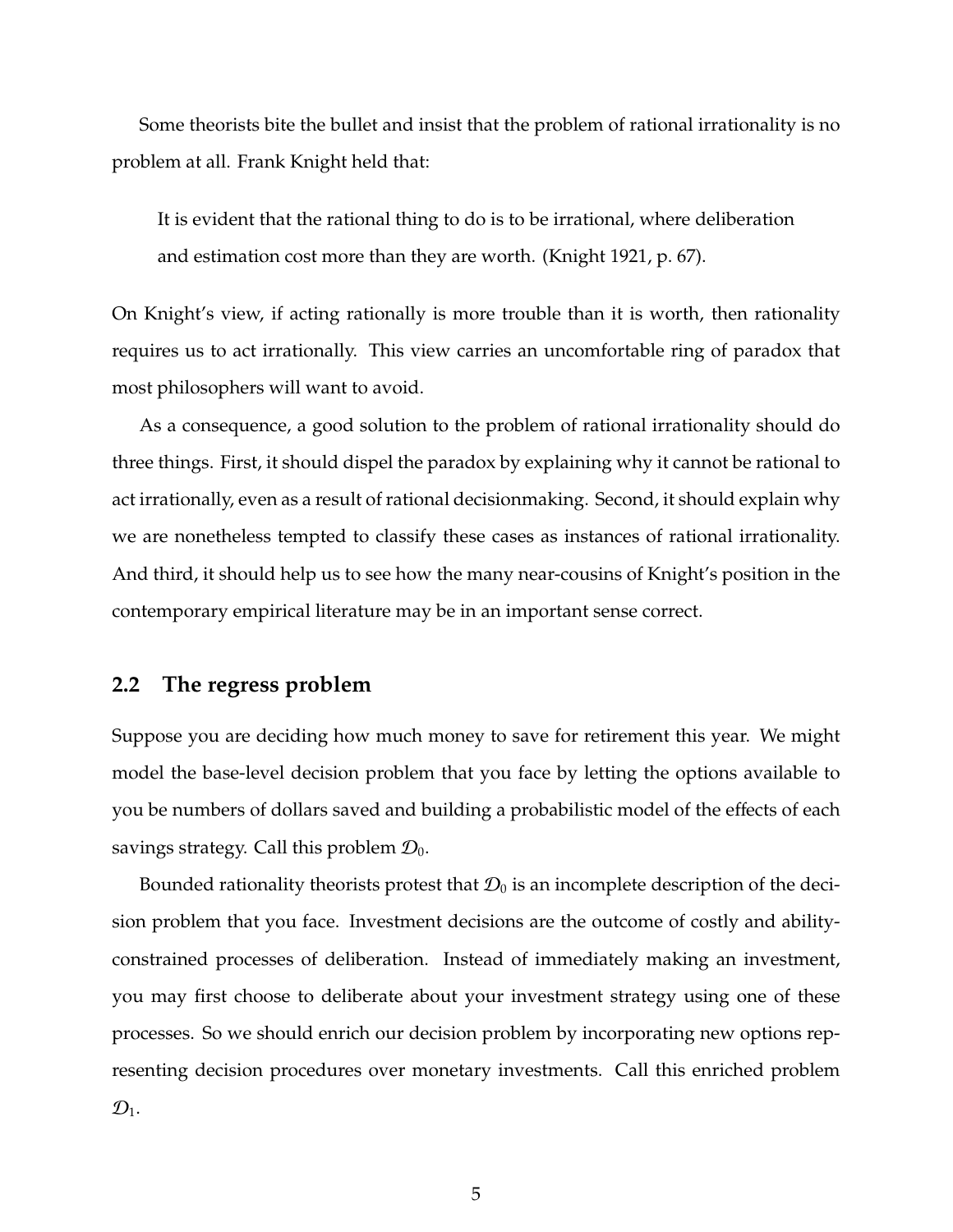But decision procedures are not produced in a vacuum any more than the decisions that result from them. Instead of deliberating straightaway, you may engage in metacognitive strategy selection (Lieder and Griffiths 2017; Marewski and Schooler 2011) aimed at picking a good decision procedure over investment strategies. So we need to enrich the decision problem to a new problem  $\mathcal{D}_2$ , with an enlarged option space that includes metacognitive processes of strategy selection.

And now we seem to have talked ourselves into a muddle. Metacognitive strategies can also be chosen as a result of higher-order deliberation, so it looks as though we will have to enrich the decision problem to a new problem  $\mathcal{D}_3$  with an option space incorporating these meta-metacognitive procedures.<sup>11</sup> Proceeding in this way, we can generate an ascending hierarchy of decision problems which look to improve on their predecessors in exactly the same way at  $\mathcal{D}_1$  improved on  $\mathcal{D}_0$ .

This line of reasoning has been taken to generate a family of *regress problems* for theorizing about bounded rationality.<sup>12</sup> To begin, it may be unclear if there is any complete description of the decision problem that bounded agents face. Many authors have resisted this way of taking the problem by holding that decision problems facing bounded agents can be described as a limit, for example the limit  $\mathcal{D}_{\omega}$  of all the finite-level decision problems posed above, or even more speculatively the limit  $\mathcal{D}_{\alpha}$  of decision problems below some larger transfinite ordinal  $\alpha$  (Lipman 1991; Mongin and Walliser 1988; Vassilakis 1992).<sup>13</sup> But this raises a new threat: it may turn out that there is nothing which it is rational for bounded agents to do unless we can prove the existence of a solution to these limit problems which satisfies even minimal rationality constraints connecting the rationality of deliberation procedures to the rationality of their results.<sup>14</sup>

 $11$ To be clear, this is only a claim about the nature of the decision problem that agents face, not a claim about how agents must model that problem to themselves.

 $12$ For discussion of what the regress problem could be, see Lin (2014) and Smith (1991).

 $13$ We will see in the next section that there is some reason to be skeptical of these latter solutions.

 $14$ For example, Mongin (2000) finds that a solution exists only if the agent's deliberation procedure is a constant function, returning the same base-level action in each world state. Constant deliberation procedures are typically irrational because they are insensitive to evidence.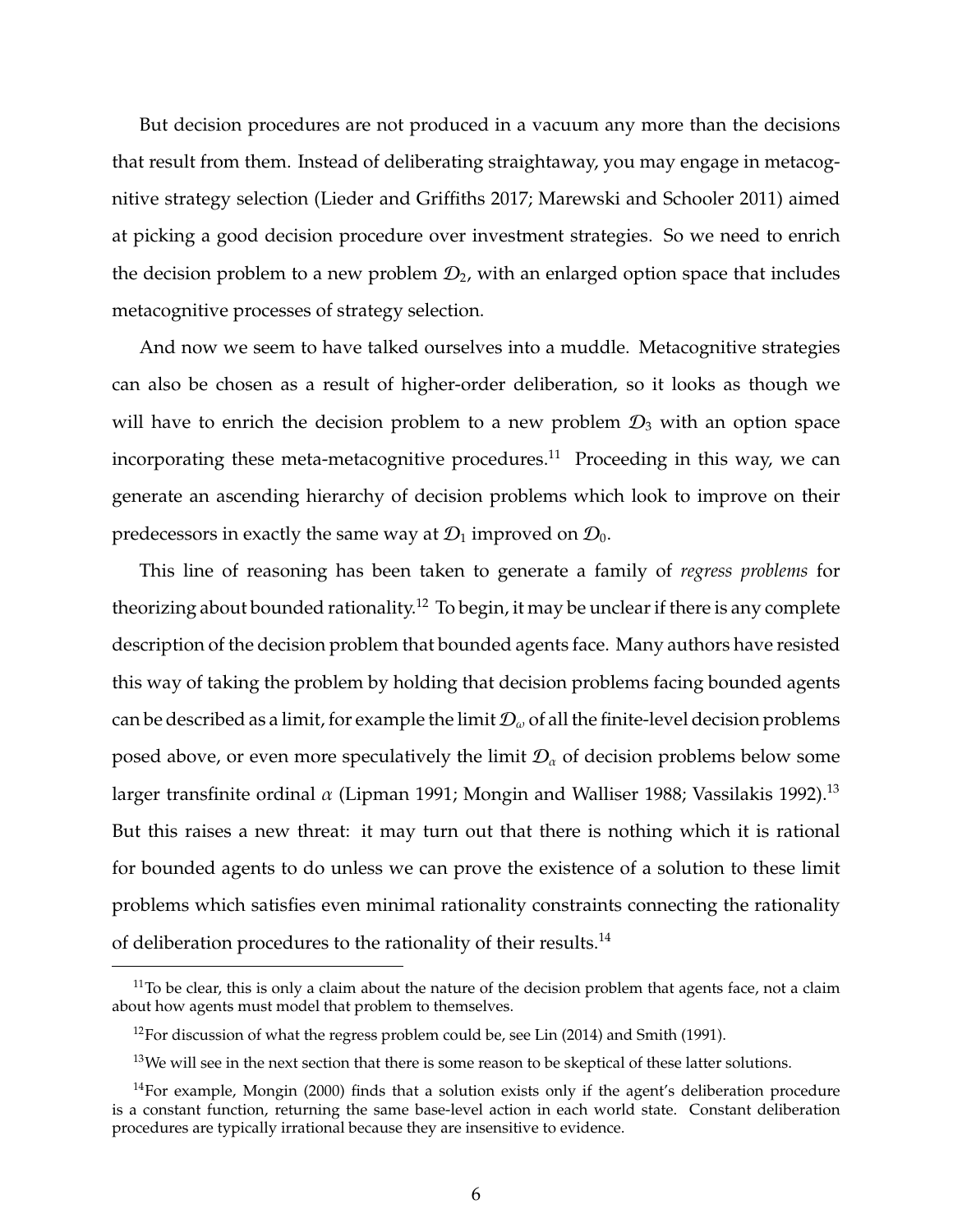Another difficulty is that as we enrich our decision problems they come to look less and less like problems that bounded agents face. If we know anything about bounded rationality, it is that boundedly rational agents typically do not operate with rich problem descriptions full of higher-order facts about deliberative and metacognitive processes. One reason for this is that the cognitive cost of solving each problem  $\mathcal{D}_i$  is a rapidly increasing function of *i*, and the cognitive benefits of increased complexity soon diminish.<sup>15</sup> As we iterate problem-hierarchies into the transfinite, it becomes increasingly less plausible that the decision problems described have anything much to do with the problems that bounded agents face.

The upshot of this discussion is that a solution to the regress problem should say three things. First, it should say precisely which decision problem bounded agents face. Is it  $\mathcal{D}_0$ ,  $\mathcal{D}_1$ ,  $\mathcal{D}_{\omega}$ , or something else? Second, it should show that, at least in typical cases, there exists a rational action which can be taken in such decision problems. And third, a solution should show how the type of decision problem described can plausibly be said to be a problem that bounded agents confront.

Now we have our marching orders. We want to see what bounded rationality theorists should say about the problem of rational irrationality and the regress problem. And we have three criteria on a good solution to each problem. In Sections 3-4, I review two strategies that are commonly brought to bear on these problems. Then in Sections 5-6, I propose a third way to confront the paradoxes.

#### **3 The way of indirection**

Our first solution begins with the problem of rational irrationality. This problem arises because seemingly rational decisionmaking procedures such as satisficing can produce irrational-looking actions, such as passing up an excellent hotel room in favor of a barely satisfactory room. If we want to avoid the Knightian conclusion that it can be rational

<sup>&</sup>lt;sup>15</sup>Other standard arguments for the rationality of heuristic cognition, including those advanced in Section 2.1, apply here as well.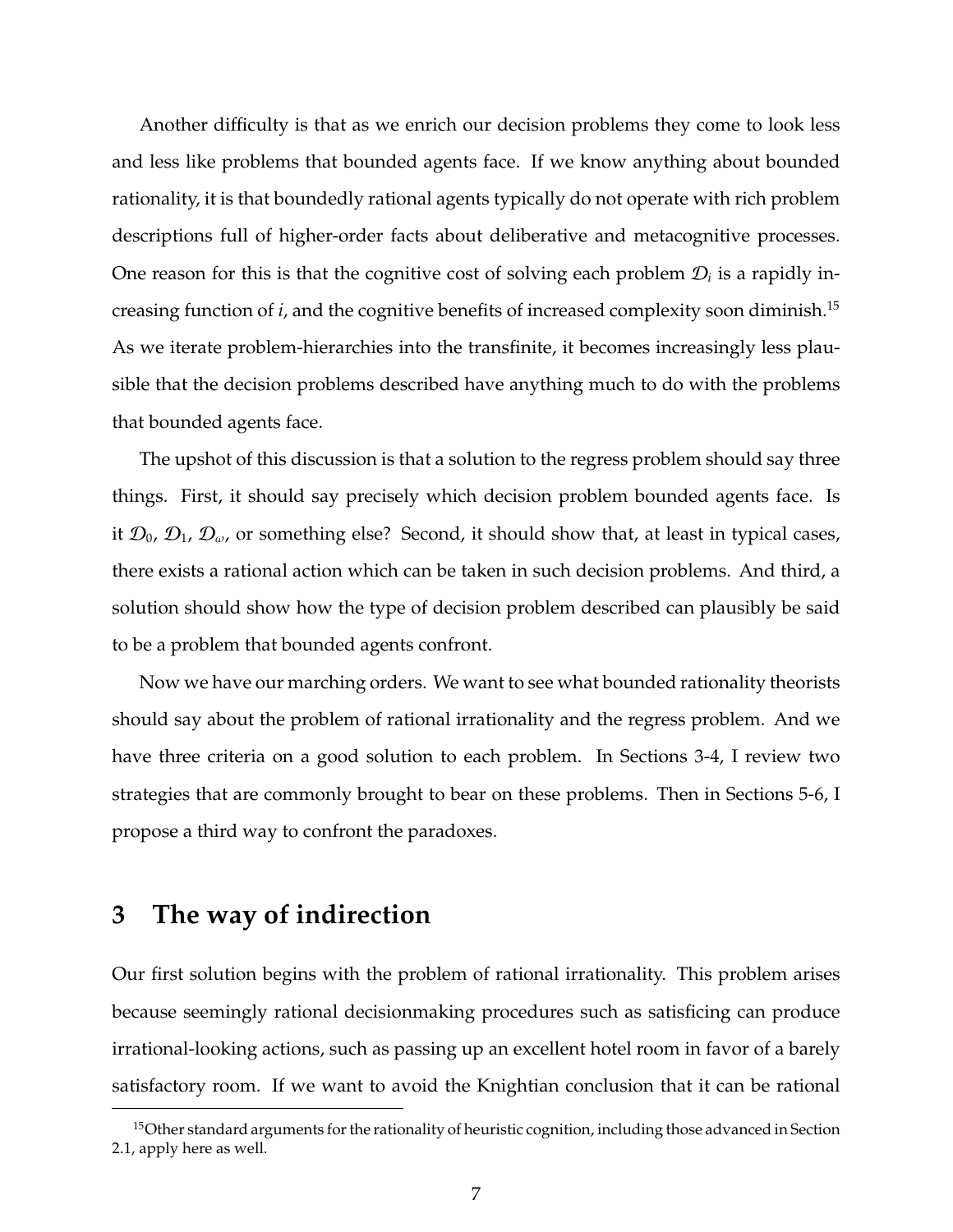to act irrationally, a natural idea is to find some guarantee that the rational status of deliberation procedures cannot come apart from the rational status of the actions they produce.

The *way of indirection* does this by making the normative status of actions derivative on the normative status of deliberation procedures. The most common way to do this is to say that an action is rational if it results from a rational deliberation procedure. Then apparent cases of rational irrationality will turn out to be rational actions resulting from rational decision procedures. If it is rational to make up your mind by satisficing, then it is rational to book the hotel room that results.

The way of indirection is the orthodox solution to the problem of rational irrationality among bounded rationality theorists. Because important bounds such as the costs of computation are felt most strongly at the level of decision procedures, Herbert Simon held that the fundamental turn in the study of bounded rationality is the turn to a notion of procedural rationality which reflects the rational importance of decision procedures. Simon understood the notion of procedural rationality as the way of indirection suggests: "Behavior is procedurally rational when it is the outcome of appropriate deliberation" (Simon 1976, p. 66). Most theorists in the bounded tradition have followed Simon in holding that apparently irrational behavior is rational when it results from appropriate deliberation.

Some authors have extended the way of indirection to solve the regress problem by allowing indirect normative assessment to cover higher levels of deliberation such as metacognition. We can treat options in the base-level decision problem  $\mathcal{D}_0$  as nondeliberative actions such as booking a hotel room, and options which first appear in the  $\alpha + 1$ -st level  $\mathcal{D}_{\alpha+1}$  as decision procedures over options at level  $\alpha$ . This representation can be used to generate two types of indirect solutions to the regress problem.

The first solution class, *limit models*, proves that after a (typically uncountable) number of iterations the decision problems  $\mathcal{D}_{\alpha}$  converge to a limit  $\mathcal{D}^*$  which reflects all deliberative and nondeliberative options that agents face (Lipman 1991). The regress stops at this level.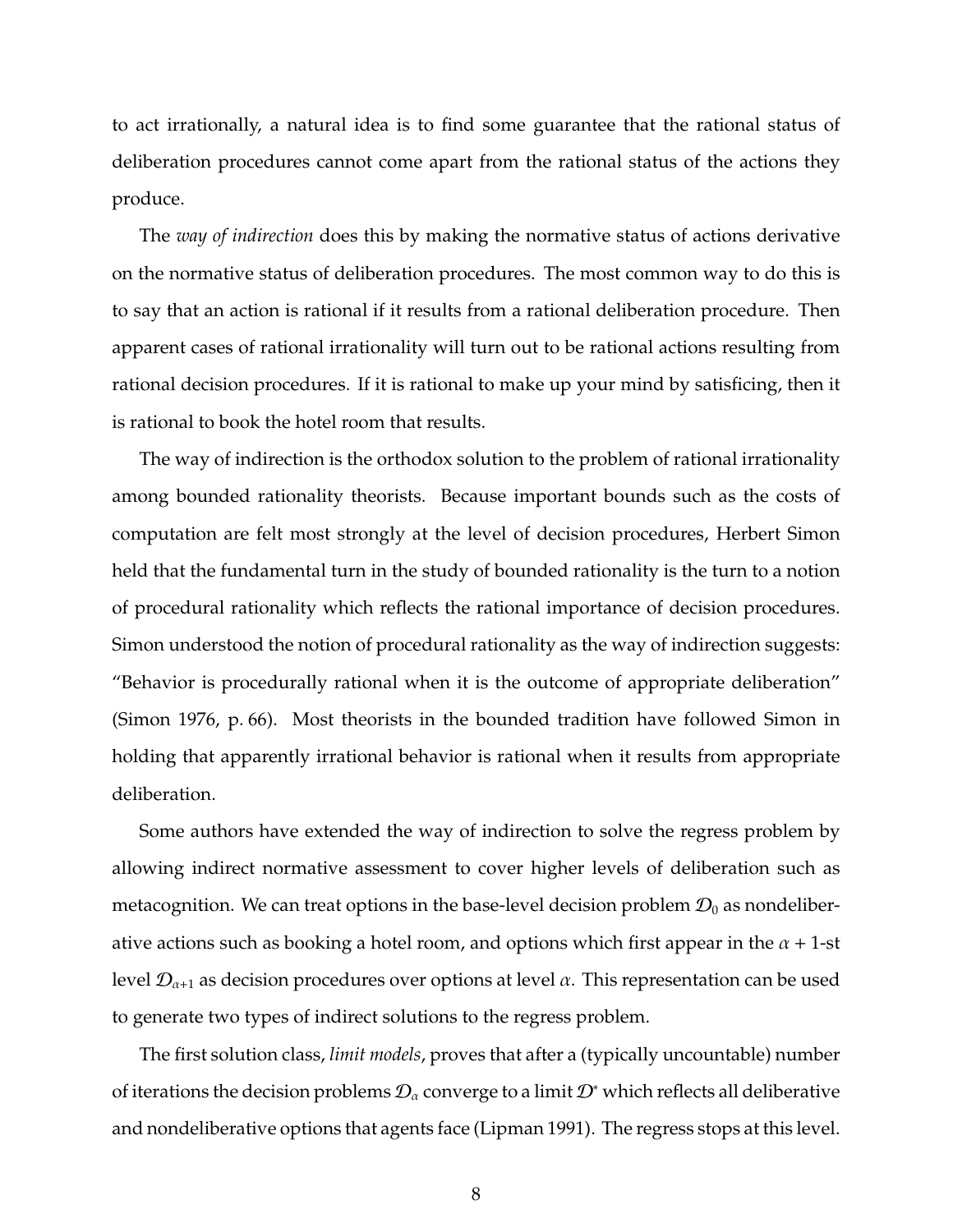Limit models are used to claim that rational agents should take the optimal deliberative or non-deliberative option *o*<sup>\*</sup> in  $\mathcal{D}^*$ . Applying the way of indirection, it is held that lower-level deliberative and nondeliberative options are rational just in case they are entailed by *o*<sup>\*</sup>. For example, if *o*<sup>\*</sup> is decisionmaking by satisficing then it is also rational to book whichever hotel room results from satisficing and irrational to engage in any metacognitive or higher-order deliberation on the matter.

The second solution class, *convergence theorems* identifies a level  $\alpha$  and a base-level option *o*. It is shown that for any  $β > α$ , the rational option in  $D<sub>β</sub>$  eventually leads the agent to do *o* (Mongin 2000). On this basis, it can be held that *o* must be the eventual result of rational deliberation. By indirection, this means that *o* is rational.

How should we evaluate the way of indirection? There are many ways to push back here. One worry is that the way of indirection may count irrational-looking base-level actions as rational when they are produced by rational deliberation procedures. I press this case in Section 4. Another worry is that the way of indirection models agents as responding to long chains of decision problems or transfinite limits of these chains, which seems a substantial departure from the situation of bounded decisionmakers. I want to set these worries aside for now and focus on a challenge that gets to the heart of my disagreement with the way of indirection.

The challenge for the way of indirection is that it collapses normative structure. It takes rich examples full of many objects for normative assessment such as action, deliberation and metacognition, then forces us to assess each of these objects in the same way. This is admirably parsimonious, but sometimes it is too parsimonious to capture the normative data.

As an example, consider the Cognitive Reflection Test. The Cognitive Reflection Test asks questions such as the following:

**(Bat and Ball Problem**) A bat and a ball cost \$1.10. The bat costs \$1.00 more than the ball. How much does the ball cost? (Frederick 2005).

The Bat and Ball Problem triggers an initial, frugal reasoning process based on attribute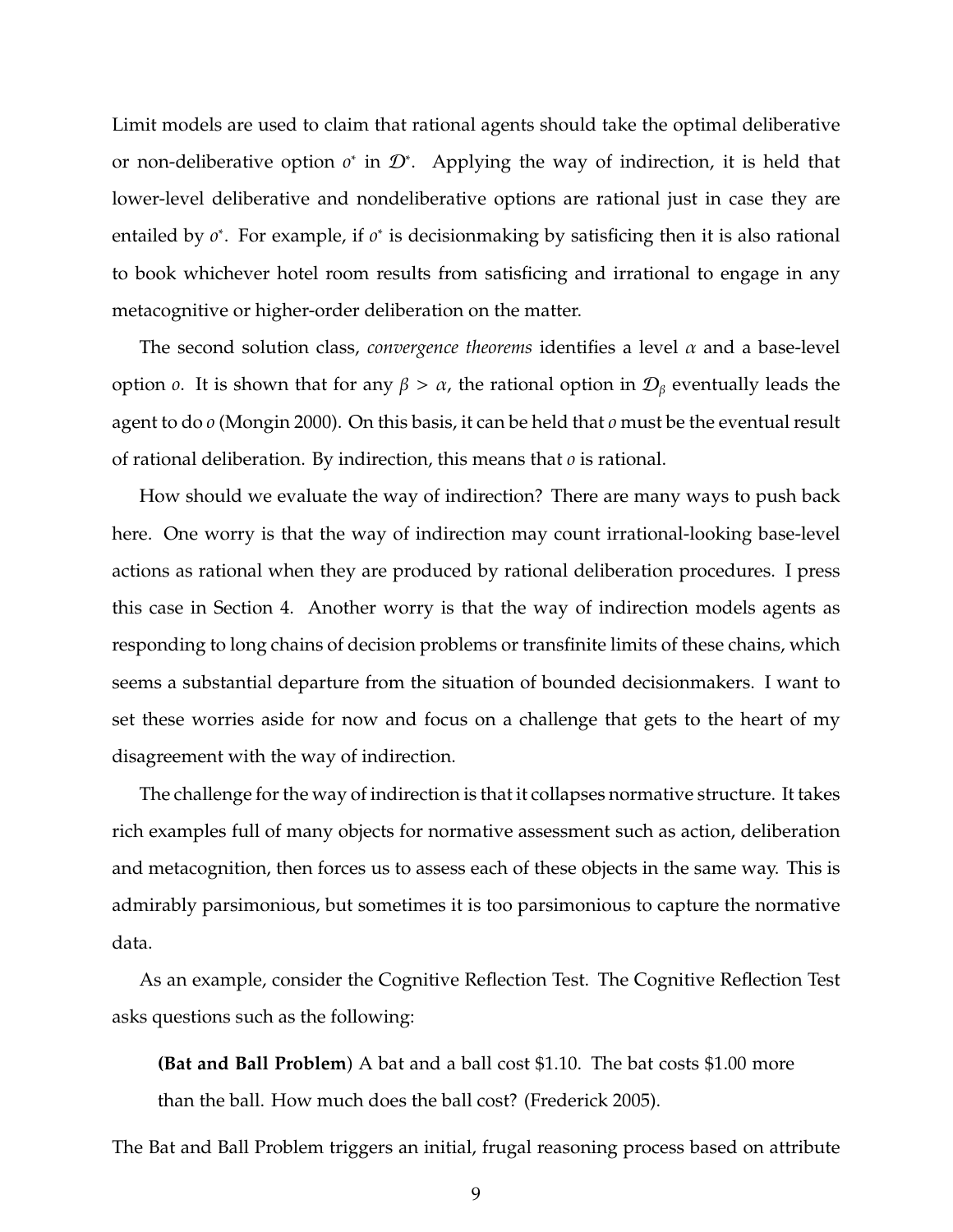substitution (Kahneman and Frederick 2002).<sup>16</sup> This process simplifies the problem statement by replacing '\$1.00 more than' with '\$1.00', and from there quickly reasoning to the conclusion that the ball costs 10 cents. Many highly intelligent people fail to override this initial reasoning process, outputting the incorrect judgment that the ball costs 10 cents.

Something irrational has happened here, but what does that irrationality consist in? Assume for simplicity that reasoning processes go no higher than  $\mathcal{D}_2$ , the level of metacognition. This is the highest level about which we have good descriptive data in most contexts, and the problems that I raise for the way of indirection will only get worse as we move to higher levels.

There is mounting evidence that the Bat and Ball Problem does not involve irrational metacognition. It was initially thought that the Bat and Ball Problem involves irrational metacognitive *monitoring* of deliberation: agents are not paying attention to the possibility that their strategies could be mistaken (Kahneman and Frederick 2002). But this is too hasty: across a variety of measures, agents show good evidence that they are aware of the risk of error.<sup>17</sup> So we do not yet have evidence for irrational metacognitive monitoring in the Bat and Ball Problem.

This might suggest that the Bat and Ball Problem involves irrational metacognitive *control* of deliberation. After all, if agents are aware that their strategies could be unreliable, then why do they not override those strategies in favor of other, more reliable strategies? But again, this argument is too quick. To see the point, it may help to redescribe the problem in terms familiar from signal detection theory (Jackson et al. 2016).

In problems such as the Bat and Ball Problem, we are confronted by an initially tempting

<sup>&</sup>lt;sup>16</sup>The time course of heuristic and nonheuristic reasoning in these problems is a matter of controversy (Bago and De Neys 2017; Travers et al. 2016). To my knowledge, all of my arguments in this section can be reformulated to accommodate other leading views.

 $17$  For evidence of rational metacognitive monitoring, compare 'conflict' tasks such as the Bat and Ball Problem to 'no-conflict' versions of the same tasks in which no risky heuristic process tempts reasoners. In conflict tasks agents take longer to produce answers and confidence judgments (Bonner and Newell 2010; De Neys et al. 2013; Johnson et al. 2016); report lower metacognitive feelings of rightness and increased feelings of error (Gangemi et al. 2015; Thompson et al. 2011; Thompson and Johnson 2014); and suggest sensitivity to conflict in process measures such as gaze tracking and talk-out-loud procedures (De Neys and Glumicic 2008).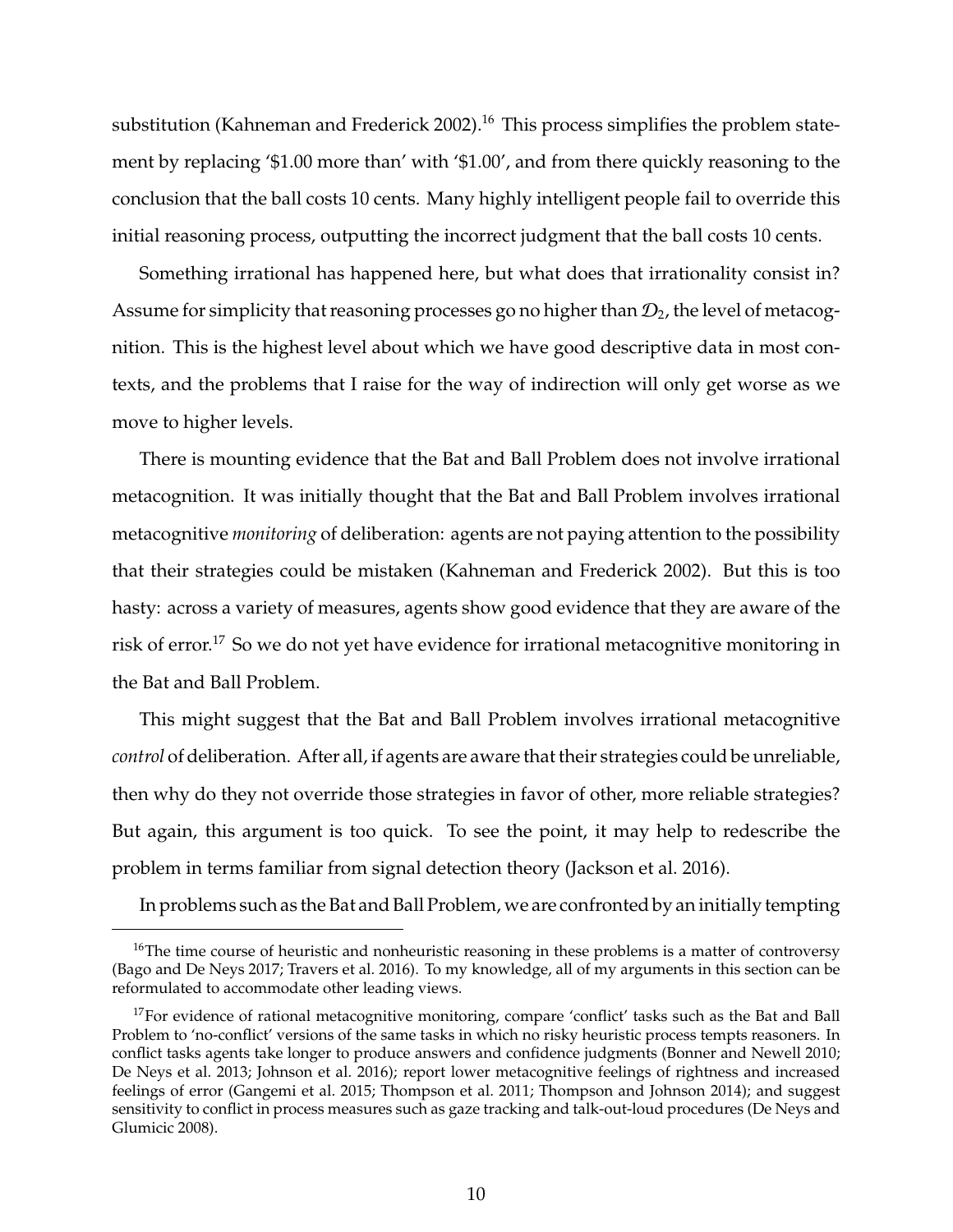heuristic strategy: in this case, attribute substitution. The metacognitive control task is to decide whether to let heuristic deliberation go ahead or to override it in favor of explicit calculation. Rational metacognitive control strives to balance two risks. First, there is a risk of false negatives: failing to block unreliable heuristic strategies. False negatives drive up the error cost from false judgments and bad decisions. Second, there is a risk of false positives: intervening to block reliable heuristic strategies. False positives drive up the cost of reasoning because explicit calculation is expensive. Rational metacognitive control must balance these risks by accepting nontrivial risks of both false positives and false negatives. The only way to avoid false negatives altogether, that is to never allow unreliable heuristics to go ahead, would be to always override heuristic reasoning. But we saw in Section 2 that it is often rational for bounded agents to reason heuristically.

The Bat and Ball Problem induces a false negative: an unreliable process of attribute substitution that has been allowed to go ahead. But we have seen that the occasional existence of false negatives is a predictable consequence of rational metacognitive control, so that in itself is no evidence of irrational metacognitive control. More generally, many theorists have thought that there is a good deal of evidence that agents exercise rational metacognitive control in the Bat and Ball Problem.<sup>18</sup>

But then where is the irrationality in the Bat and Ball Problem? We would like to say that this problem involves irrational belief and deliberation on the basis of rational metacognitive strategy selection. Agents select an inappropriate form of deliberation, namely attribute substitution, and as a result form inappropriate beliefs, but they do so on the basis of rational metacognitive monitoring and control of deliberation. However, the indirect approach cannot say this. The indirect approach will have to say that there is

 $18$ At first two strands are worth noting. First, numbers in the Bat and Ball Problem are carefully chosen: when the numbers are changed, agents tend not to make any unreliable attribute substitutions (Frederick 2005). This suggests that their metacognitive control processes have a low rate of false negatives, producing few false negatives over a range of similar problems. Second, individual differences in performance on the Bat and Ball Problem and a range of similar problems are explicable in terms of three things: differences in metacognitive monitoring attitudes; differences in abilities to execute first-order reasoning processes; and different thresholds for the strength of error signal needed to override heuristic reasoning (Jackson et al. 2016). These are exactly the factors that normative theory predicts should be relevant to metacognitive control.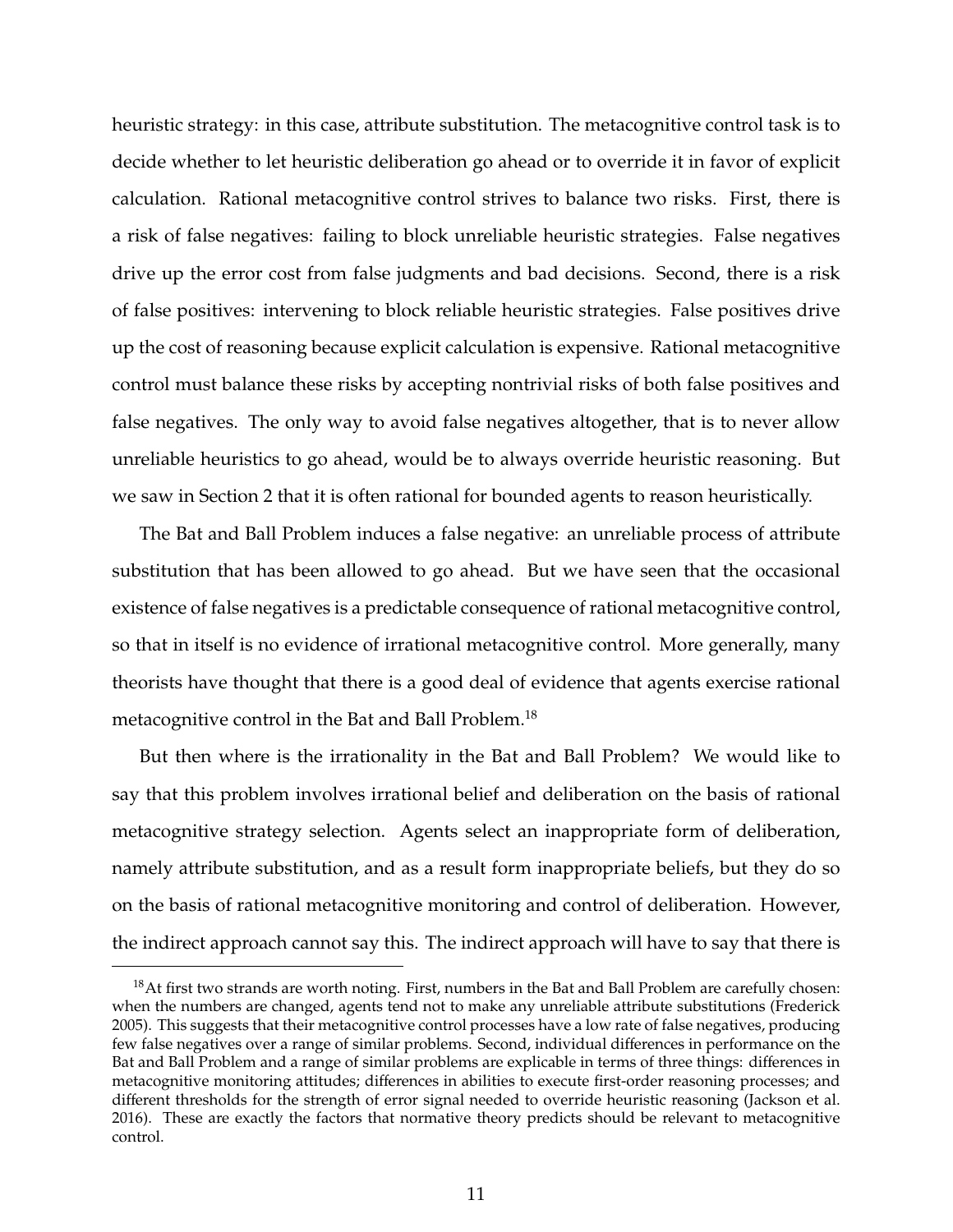nothing irrational in our response to the Bat and Ball Problem if that response results from rational metacognition. And here it looks as though the indirect view errs by refusing to divorce the normative status of deliberation and its outcomes from the normative status of the metacognitive processes that produced them.

Exactly the same structure is found in decisionmaking problems. Sometimes agents act irrationally and deliberate irrationally about how to act, but do so on the basis of rational metacognition. This would happen, for example, if I asked you to make a small wager about the cost of the ball. Here the way of indirection says that irrational-seeming actions and deliberations are rational when they result from rational metacognition. This claim removes the possibility of paradox by preventing us from saying what we would like to say: that the agent has acted and deliberated irrationally, but metacognized rationally. The way of indirection collapses normative structure by forcing us to make the same assessment of all three objects.

### **4 The way of weakening**

Our second solution begins with reflection on the relationship between rationality and maximization. Many philosophers hold that actions must maximize some important quantity such as choiceworthiness or value, otherwise they would not be rational. But in some applications, maximizing requirements can seem overly demanding.

Suppose you are at the grocery store choosing among a shelf full of artisanal vinegars. It is very easy for you to make a satisfactory choice. Just pick any affordable vinegar with the right flavor profile and a few reasonable indicators of quality. But if choosing rationally requires making the best possible choice, then it looks like you are doomed to spend a half-hour buying vinegar or else run a substantial risk of acting wrongly.

Many authors have taken such examples to suggest that rational norms for bounded agents need to be weakened in order to make them less demanding. The *way of weakening* confronts the paradoxes by developing weakened forms of traditional rational norms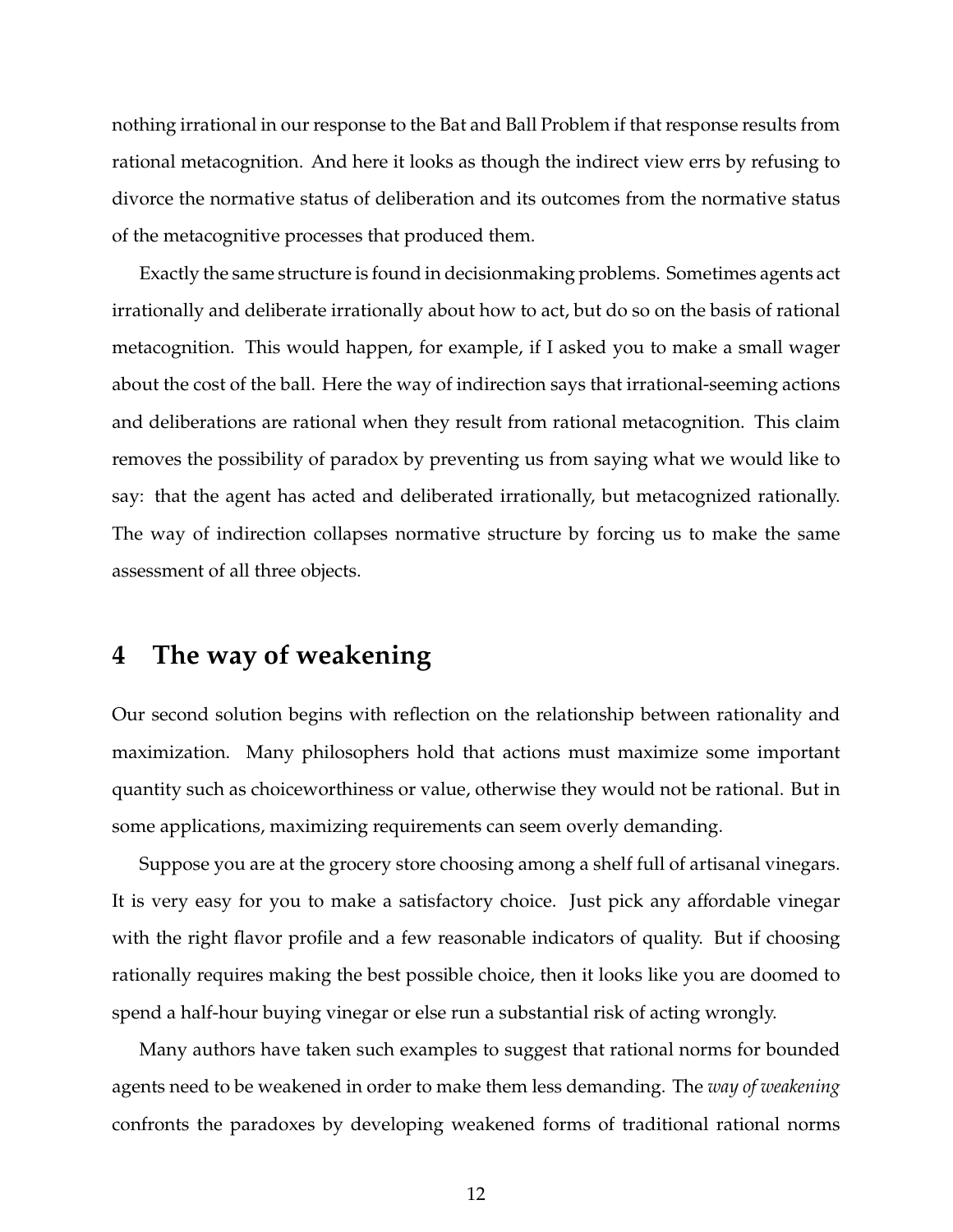which are appropriate for bounded agents.

The best-known philosophical exemplar of the way of weakening is Michael Slote's satisficing consequentialism (Slote 1984).<sup>19</sup> Consequentialists traditionally apply a maximizing standard of correctness on which actions are right or rational just in case they are best.<sup>20</sup> Satisficing consequentialism weakens the traditional consequentialist view by applying a satisficing standard of correctness on which actions are right just in case they are sufficiently good, even if not the best.

Satisficing consequentialism explains our intuitions about rational vinegar purchasing. It is right to buy any sufficiently good bottle of vinegar, on this view, because rightness demands only that we do what is good enough, not what is best.

Satisficing consequentialism will also reduce the problem of rational irrationality. Many cases used to motivate the problem of rational irrationality involve satisfactory action on the basis of rational deliberation. For example, our satisficing hotel-shopper books a merely satisfactory hotel room on the basis of rational heuristic deliberation. In these cases, satisficing consequentialism will say that agents both act and deliberate rationally because their actions and deliberations are both satisfactory. As a result, many of the cases used to motivate the problem of rational irrationality will not involve any type of irrationality.

Some authors hold that satisficing solves the regress problem. The regress problem gets off the ground because it is hard to see how agents can act optimally without engaging in higher-order deliberation. But it may be easier to imagine that agents could act satisfactorily well without further deliberation. Most famously, John Elster claims that the

<sup>&</sup>lt;sup>19</sup> Another prominent exemplar is Christopher Cherniak's minimal rationality program (Cherniak 1981, 1986). As always, each position deserves its own separate treatment, although many of the remarks made here will generalize to other programs. It is important to recall that Cherniak's primary motivation was the predictive-explanatory project of finding the minimal conditions for the aptness of describing agents using intentional vocabulary. That may be a separate and compatible project (Bermudez 2009). ´

 $20$ Here I will not be concerned with the difference between rightness and rationality as normative categories. One way to justify this omission would be to adopt a reason-responsiveness view on which rationality and rightness are both determined by the totality of relevant normative reasons. On many versions of this view, what it is right to do and what we are rationally required to do will be the same thing (Lord 2017).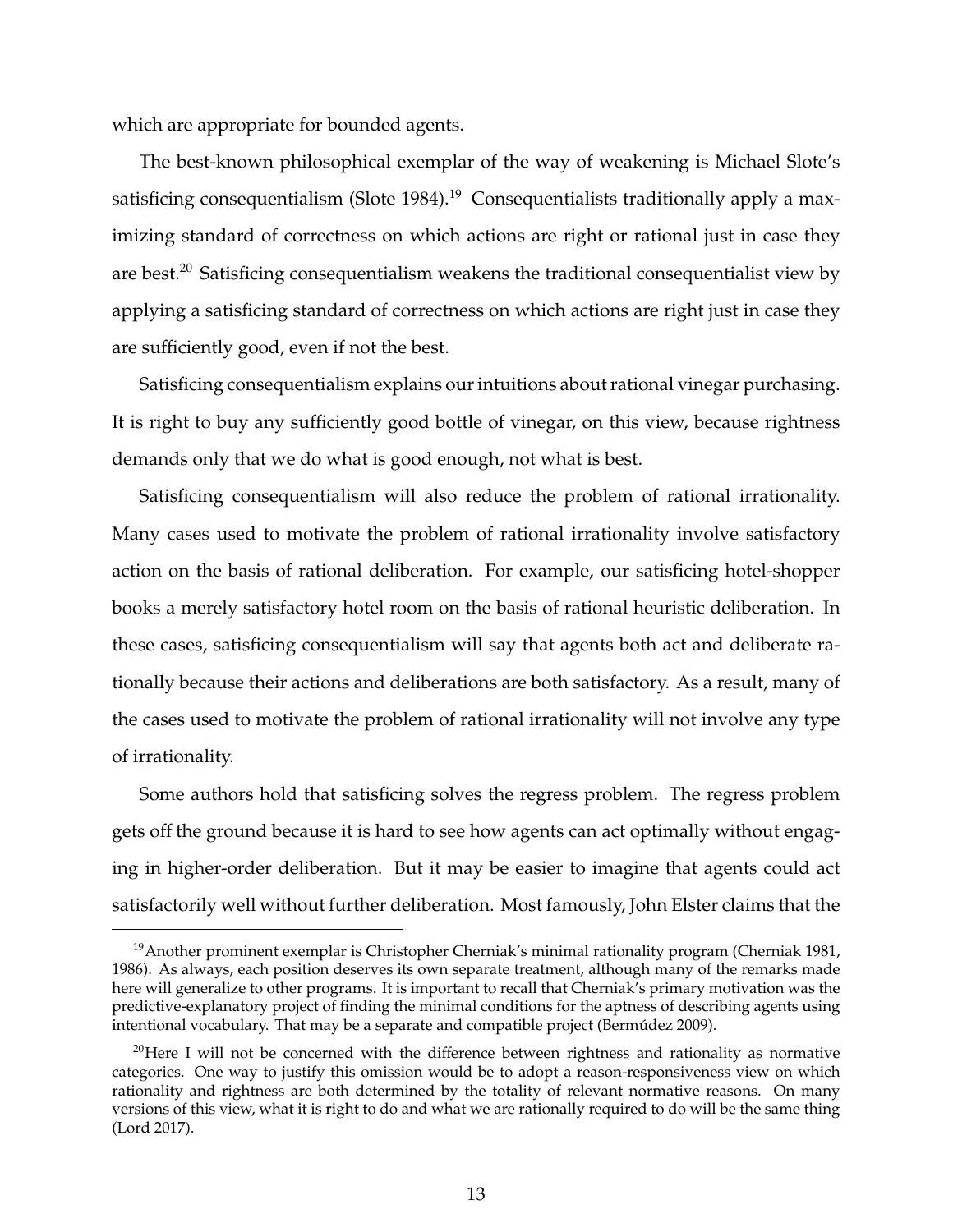right way out of the regress problem is to decide, at some level  $\mathcal{D}_n$  to deliberate no further and act (Elster 1983). Elster thinks that the right way to take this action will be through satisficing, and that this will be a fully rational thing to do.

One worry for the weakening approach is that it opens the door to irrational forms of submaximization.<sup>21</sup> Slote considers the example of a home-seller who lists her home for a price that she considers satisfactory. Slote asks us to imagine that the home-seller could fetch a higher price with no added uncertainty or delay. Asked why she does not seek more money for her house, the home-seller replies that she is a satisficer: for her, a satisfactory price is good enough. Satisficing consequentialism permits her to set any satisfactory price, even if more money could be obtained with no additional cost.<sup>22</sup>

I think that any plausibility attaching to the satisficing consequentialist's verdict in this case rests on the difficulty of imagining what Slote asks us to imagine: a case in which raising the price would not increase the time-to-sale, decrease the likelihood of sale, or invite greedy relatives to ask for their share of the pie. If we set these assumptions aside, it is difficult to see how the satisficer can rationally turn down free money. Perhaps we are to imagine that the satisficer has no desire to spend more money on herself. But then she could take the money and donate it to charity. Or perhaps the satisficer doubts that she could spend the money more productively than the home-buyer. But then we no longer have a failure to maximize value. These difficulties have led many authors to think that satisficing consequentialism should be construed in some other way, for example as a point about virtuous dispositions rather than a revision to standards of correctness.<sup>23</sup>

Turn next to the problem of rational irrationality. This problem arises in many classic heuristics and biases tasks, where rational-seeming heuristics produce irrational-seeming

<sup>&</sup>lt;sup>21</sup>On this point see Bradley (2006), Byron (1998), Mulgan (2001), and Pettit (1984) among others.

<sup>&</sup>lt;sup>22</sup>One might also worry that the way of weakening wrongly supposes that heuristics are inferior to nonheuristic strategies. Classic defenses of heuristic cognition hold that heuristic strategies often outperform nonheuristic strategies, once all normatively relevant factors are considered. If this is right, then there should be no need to weaken normative standards in order to rationalize heuristic cognition. Thanks to an anonymous referee for raising this point.

 $23$ On this point see Swanton (1993, 2004) and perhaps also Slote (2004).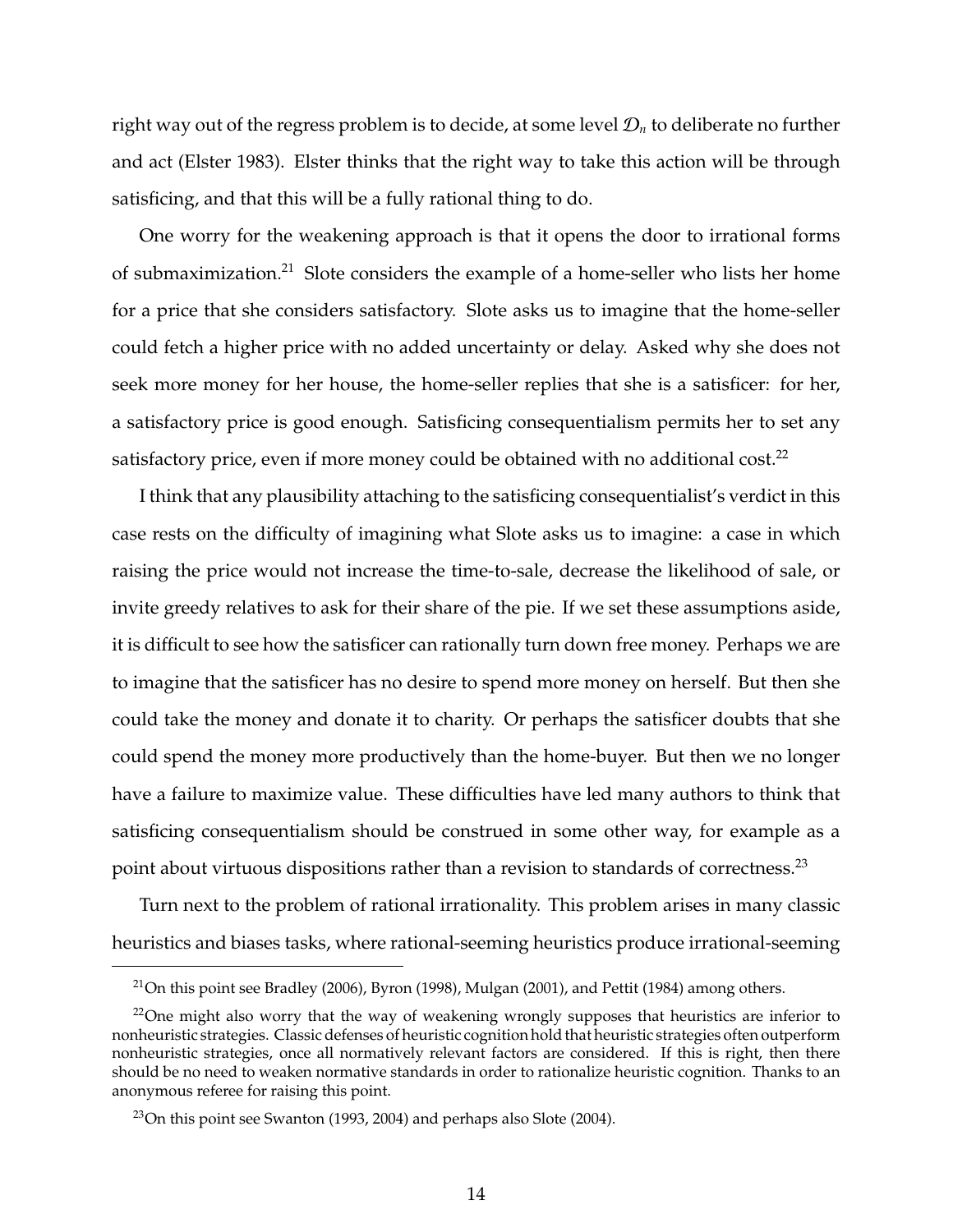judgments and decisions. One datum to explain in these cases is why participants, when confronted with their errors, often withdraw or repudiate them. If I tell you that you have borrowed too much money, booked the wrong hotel room, or judged a conjunction to be more probable than one of its conjuncts, you may retort that you did so as a result of rational deliberation. But you will certainly not say that your actions and beliefs are rational and hence do not need to be changed. However, insofar as satisficing consequentialism can make progress on the problem of rational irrationality in these tasks, it will do so by saying that the offending beliefs and actions are rational because they are satisfactorily good. This wrongly suggests that participants in many classic tasks should stick to their guns.

Another way of making this point is that many of the base-level actions used to motivate the problem of rational irrationality are themselves blameworthy. For example, return to the previously-cited claim that poverty traps such as overborrowing and undersaving can result from rational patterns of decisionmaking. Roughly, the idea is that agents have only so much time, computational bandwidth and attention to allocate to reasoning. The working poor are faced with an abundance of high-stakes, short-term challenges. As a result it can be rational for the poor to allocate most of their cognitive resources to evaluating the short-term consequences of their actions (Mani et al. 2013; Shah et al. 2012). However, this short-termist pattern of resource allocation produces substantial overborrowing, because short-term capital needs will be prioritized over long-term debt.

Suppose now that a mother borrows too much money because she is busy at work and occupied thinking about how to pay for food, educate her children, and keep the lights on. Tragically, she is unable to repay the loan and as a result her family is evicted. As much as we should stress the fact that she took the loan as a result of rational patterns of deliberation, we would also like to say that the mother is blameworthy for taking the loan. In particular, we know exactly who can blame her: her family. But if this is right, then she must have acted irrationally or else her actions would not be blameworthy.

15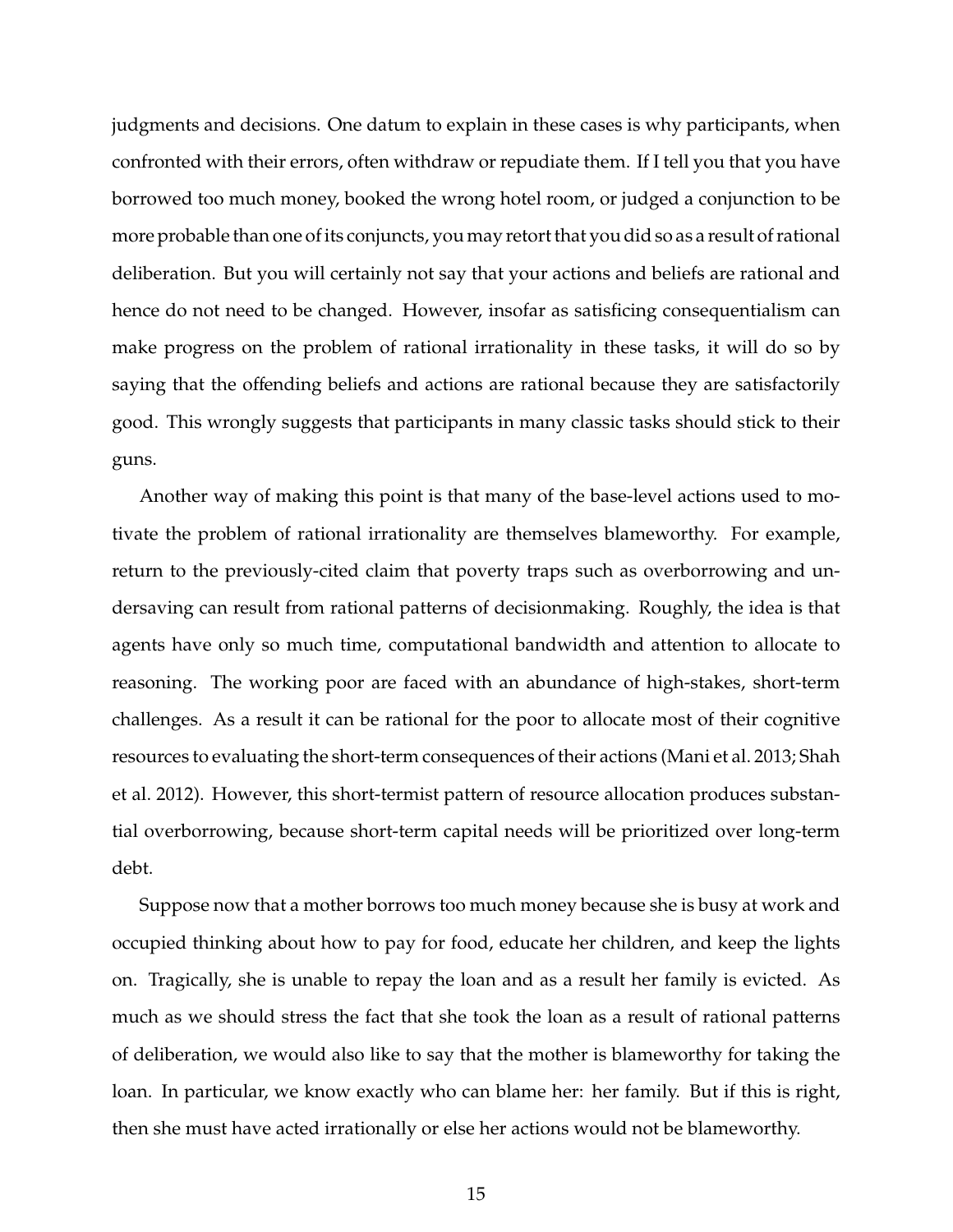On the regress problem, I confess that I cannot see how satisficing is supposed to help. If the point is that decisions at some level should be made without any higher-level deliberation, then we are in agreement. But this is precisely the point that a solution to the regress problem must argue for. The argument cannot be that in acting without deliberation we are guaranteed to act satisfactorily, because we have no such guarantee. And the point cannot be that decisionmaking by satisficing itself can be done without further deliberation. In its original heuristic sense, satisficing requires the specification of an aspiration level, the ordering of options during search, and procedures for adjusting aspirations as a result of new evidence. All of these can be and frequently are selected on the basis of higher-order deliberation (Caplin and Martin 2011). In asking how to conduct this deliberation, we take up a higher-order decision problem and by all appearances, the regress continues.

So far, we have reviewed and rejected two traditional solutions to the paradoxes: the way of weakening, and the way of indirection. The lessons learned from these discussions point us towards a third way to solve the paradoxes.

### **5 The way of level separation**

In this section, I describe a third way of approaching the paradoxes, the *way of level separation*. The way of level separation consists of three normative claims. The first two of these claims deny the characteristic claims made by the ways of indirection and weakening, in order to avoid their pitfalls.

First, normative assessment should be *direct*, not indirect. The rationality of action, deliberation, metacognition, and higher-order deliberation is determined by separate applications of standards of correctness at each of these levels. For example, direct consequentialism would say that an action such as booking a hotel room is rational just in case the expected utility of booking that room is at least as great as the expected utility of booking any other room (Kagan 2000; Pettit and Smith 2000). And similarly, it is rational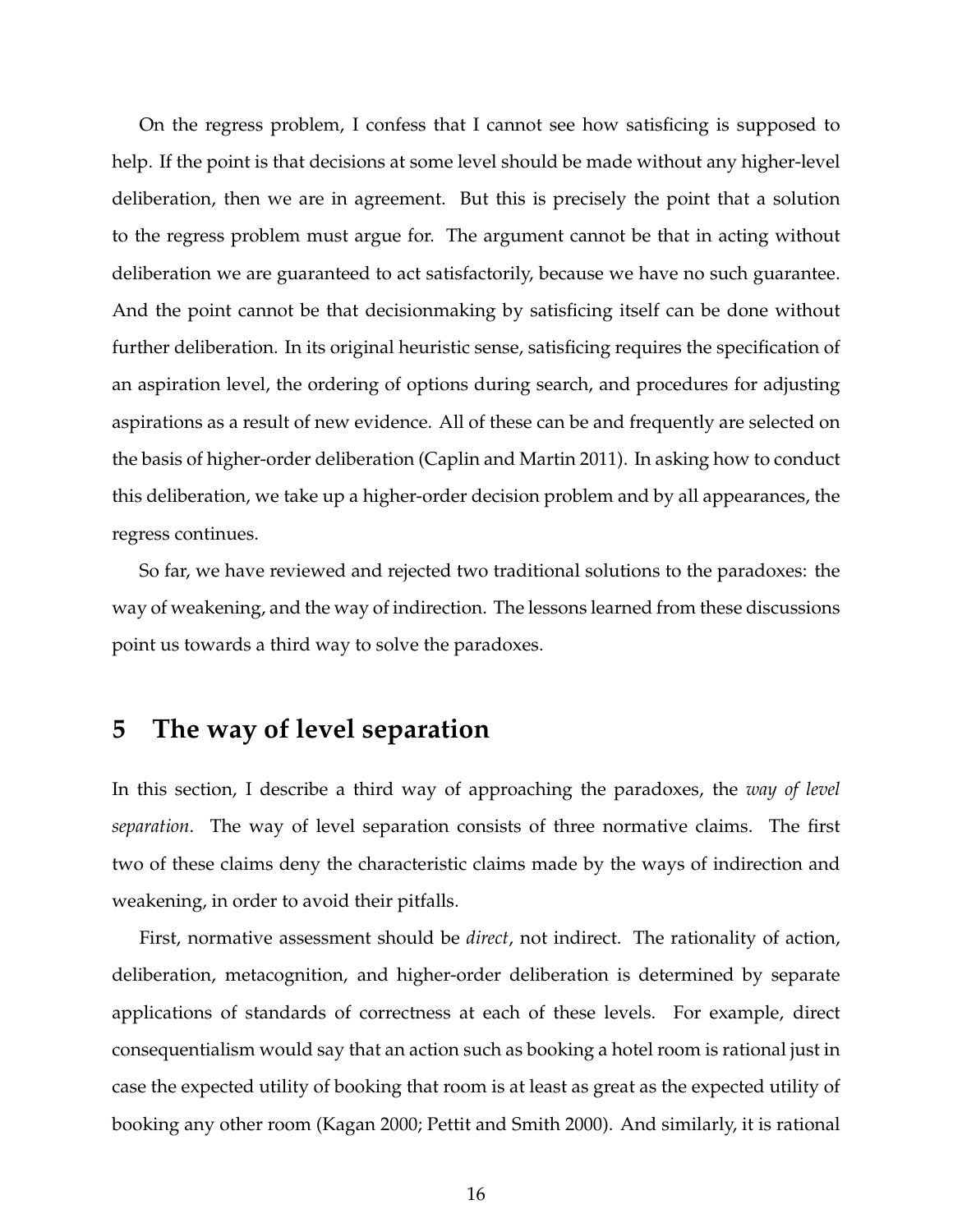to deliberate about booking a hotel room using the satisficing heuristic just in case the expected utility of deliberating by satisficing is at least as great as the expected utility of deliberating in any other way. These assessments can come apart, for example because the cognitive costs of deliberation bear on the expected utility of decision procedures but not on the expected utility of hotel bookings.

Direct normative assessment enforces a sharp level-separation between higher- and lower-order decision problems (Thorstad 2021). This means that unlike indirect normative theories, the way of level separation will not collapse normative structure. We can easily countenance cases in which rational metacognition leads to irrational first-level deliberation and irrational base-level actions. If rational metacognizers will not intervene in low-stakes decisionmaking without substantial evidence that they are deliberating irrationally, then rational metacognition will sometimes involve letting irrational deliberation continue. Because each of these normative claims applies at a separate level, there is no pressure to deny any of these claims by collapsing levels.

Second, standards of correctness should be *maximizing*, not satisficing.<sup>24</sup> It is rational to do what is most valuable or choiceworthy, and irrational to do anything less.<sup>25</sup> We can soften this claim in the usual ways.<sup>26</sup> For example, we could hold that goodness or even rationality is a scalar property and that satisfactory actions may be very good or even highly rational, even if not the best or rational full-stop. But by refusing to weaken the standards of rationality, we also avoid the unpalatable normative consequences of

 $24$ To be clear, this is a claim about standards of correctness, not about the types of processes that meet these standards. Defenders of heuristic cognition have rightly noted that explicitly calculating the noncognitive actions which would maximize expected utility is not itself a value-maximizing decision procedure. This point can be generalized to yield a preliminary defense of the rationality of heuristic cognition. Thanks to two anonymous referees for raising this point.

 $25$ For this to be plausible, we need to take a broad view of standards of correctness for inquiry such that not only the attitudes that result from inquiry, but also features such as decision costs and the structure of the social (Berg and Watanabe 2020) and natural environment are relevant. So for example, if a heuristic comes within a just noticeable difference of nonheuristic processes in the accuracy or quality of the resulting decision (Berg 2008) then that heuristic may be more rational than the nonheuristic process once other factors are included to tip the balance.

 $26$ We may also weaken this claim so that it does not apply in cases which it is impossible to maximize what matters (Pollock 1983; Mintoff 1997), or we may stand our ground and retain maximizing standards of correctness even in such cases (Sorensen 2006). Thanks to a referee for pushing me to address this point.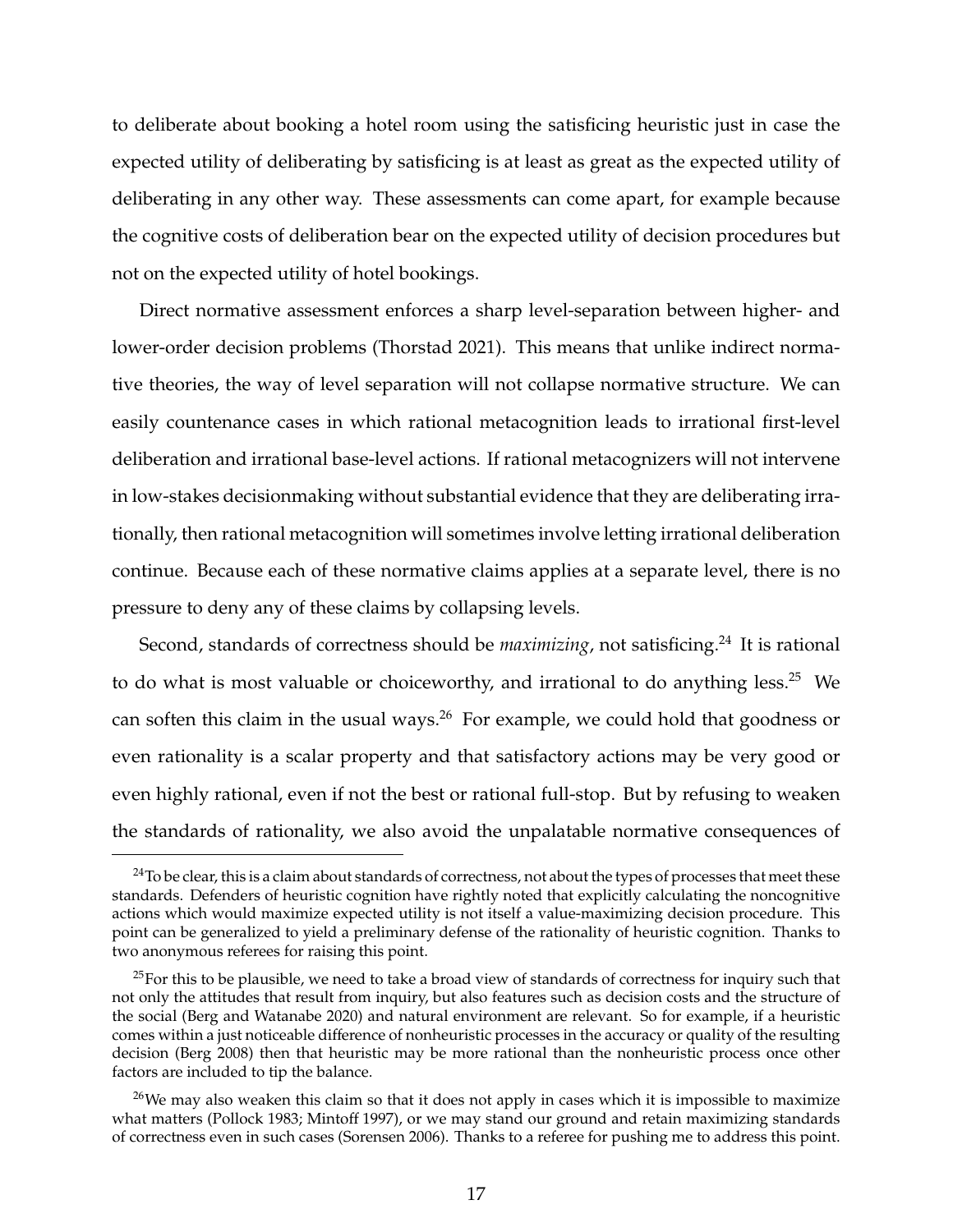satisficing views. We can say why it is irrational for a home-seller to turn down free money, whatever the amount: it would be better to take the money in order to benefit herself or others.<sup>27</sup>

For the way of level separation to be acceptable as a theory of bounded rationality, we will also have to say something about the sense in which the way of level separation is a theory of procedural rationality. Here is something that Herbert Simon might easily have said about procedural rationality, and which I think he should have said.

A large part of normative theory asks questions about *substantive rationality*: the rationality of base-level actions such as borrowing money. But it is also important to ask questions about *procedural rationality*: the rationality of decisionmaking procedures which produce base-level actions, or the rationality of higher-order decisionmaking procedures which guide lower-level decisionmaking procedures.<sup>28</sup> This is important because key cognitive bounds such as the cost of deliberation are felt most strongly at the procedural level.

Traditional normative theory is *outcome-focused*, asking questions primarily about substantive rationality and assuming as a default stance that these substantive questions will settle important normative questions in other areas. By contrast, the bounded tradition holds that normative theory should be *process-focused*, primarily asking and applying questions about procedural rationality.<sup>29</sup>

This is not merely a change in emphasis. Consider once again the woman who over-

<sup>&</sup>lt;sup>27</sup>Some readers may wish to weaken this view in order to make it compatible with pluralistic approaches to rationality (Berg 2003). A plurality of normative standards may benefit groups and individuals, for example by increasing resilience to environmental shocks (Berg and Watanabe 2020) and increasing the speed of scientific discoveries. Some theses in the neighborhood of pluralism, such as the need to make room for conflicting or incommensurable goals, may already be captured by the present approach. Others may want to distinguish my approach from theories of structural or axiomatic rationality (Berg 2014), or a number of other competing approaches. On this view, the story told in this paper would hold true of one central and important species of rational assessment, and may have implications for others. Thanks to an anonymous referee for pressing me to address these points.

<sup>28</sup>The epistemological analogue of the procedural turn is the *zetetic turn* in the epistemology of inquiry. See Friedman (2020) and Thorstad (2021).

 $29$ Note that a process-focused approach to normative theorizing pronounces only on the questions normative theorists should focus on, and not yet on the answers we should give to those questions.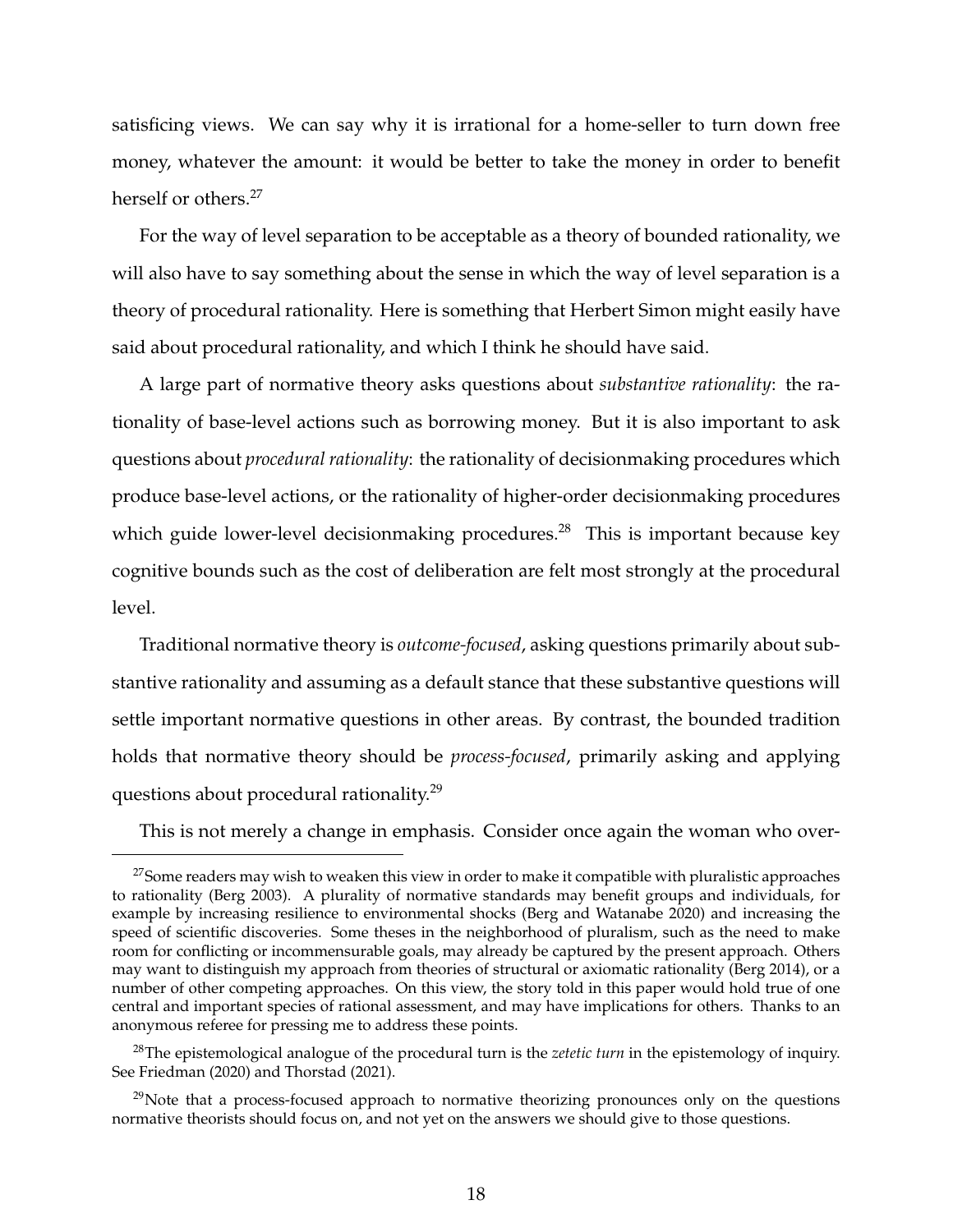borrows as a result of rational patterns of attention allocation and as a result is evicted from her home. Now suppose you are a hard-line luck egalitarian. You think it is unacceptable for people to be deprived of homes as an outcome of anything less than their own irrational choices. But you think it is no injustice for people to wind up homeless as a result of their own choices.

Here you could take either an outcome-focused or a process-focused interpretation of irrational choice. On an outcome-focused interpretation, the woman has made an irrational choice, namely borrowing too much money. As a result, she has not been treated unfairly if she is left homeless. $30$  On a process-focused interpretation, the woman has made a rational choice, namely allocating her attention as best she can to the many cognitive challenges that she faces. As a result, she will be treated unfairly unless she is housed. The third claim made by the way of level separation is that normative assessment should be process-focused. In most contexts, facts about procedural rationality deserve at least as much emphasis as facts about substantive rationality.

Summing up, the way of level separation advocates direct rather than indirect forms of normative assessment; maximizing rather than satisficing standards of correctness; and process-focused rather than outcome-focused normative theorizing. What light can the way of level separation shed on the paradoxes?

## **6 Solving two paradoxes of bounded rationality**

#### **6.1 The problem of rational irrationality**

The problem of rational irrationality is that it sometimes seems rational for bounded agents to act irrationally on the basis of rational deliberation. We saw in Section 2 that a good solution to the problem of rational irrationality should do three things. First, it should dispel the problem by showing why it cannot be rational to act irrationally. Second,

 $30$ This is a version of the harshness objection (Voigt 2007) to luck egalitarianism. One of the upshots of my discussion is that a process-focused interpretation eases, but does not eliminate the harshness objection.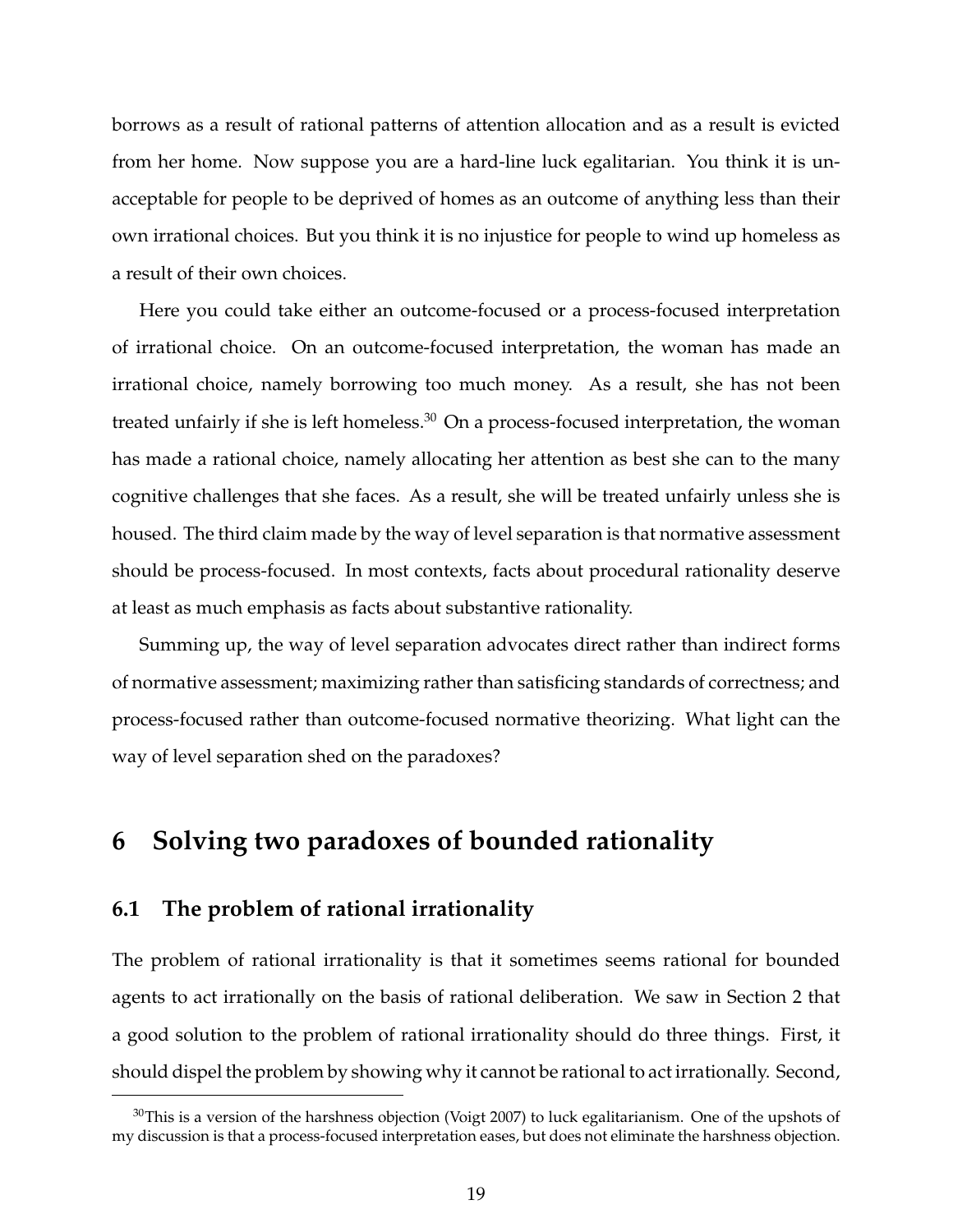a good solution should explain why we were tempted to say that it can be rational to act irrationally. And third, a good solution should explain how neighboring statements made in the empirical literature can be true in a nonparadoxical sense.

On the first point, the way of level separation dissolves the problem of rational irrationality by applying standards of correctness directly at each level. Actions are rational if they meet these standards and irrational otherwise. The fact that an agent deliberated rationally cannot change the fact that she acted irrationally as a result.

On the second point, the way of level separation explains why we are tempted to talk of rational irrationality by emphasizing that normative assessment should be process focused. In an intellectual climate where most normative theory is outcome-focused, the claim that a bounded agent has acted irrationally sometimes obscures an important normative fact: that she did so as a result of rational deliberation. In our zeal to emphasize the fact that agents have deliberated rationally, we are tempted to go too far and claim that the actions which result from this deliberation are also rational. That is an understandable temptation which level separation trains us to resist.

On the third point, researchers in the heuristics and biases tradition sometimes say in one breath that typical heuristics are rational, but also that these heuristics violate normative standards.<sup>31</sup> The introduction to a leading anthology combines these claims in near-Knightian fashion.

Although . . . heuristics are distinguished from normative reasoning processes by biased judgments, the heuristics themselves are sensible estimation procedures that are by no measure 'irrational'. (Gilovich and Griffin 2002, p. 3).

In what sense can heuristic decision procedures be rational if they also violate normative

 $31$ Other traditions may be less prone to making such claims. Thanks to an anonymous referee for pressing me to clarify this point.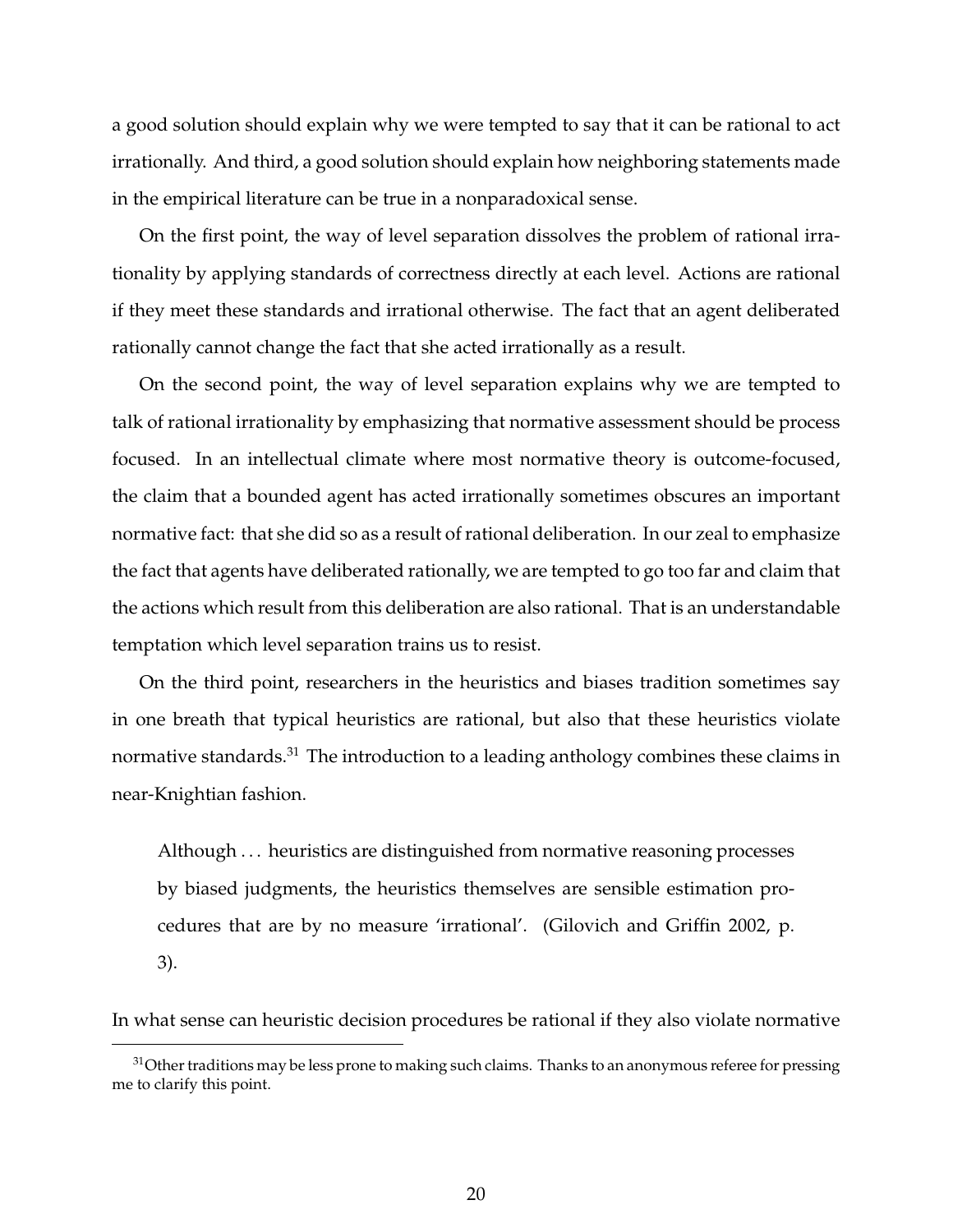standards?<sup>32</sup> Level separation provides the natural answer.<sup>33</sup> The heuristics themselves are rational decision procedures. On occasion, the decisions that they produce violate rational norms on action. But this fact does not impugn the rationality of the heuristics themselves, because it does not undermine any of the grounds given for the rationality of heuristic decisionmaking in Section 2.1.

#### **6.2 The regress problem**

The regress problem is that bounded agents seem to be confronted with an infinite regress of higher-order decision problems. We saw in Section 2 that a good solution to the regress problem should do three things. First, it should say which of these decision problems a bounded agent actually faces. Second, it should reassure us that these problems will typically have at least one rational solution. And third, it should tell us how the type of decision problem described is something that a bounded agent could face.

On the first point, level separation holds that bounded agents are confronted with multiple decision problems: how to act, decide, metacognize and the like. More precisely, we face any of these problems in which there are options available to us in our capacity as rational agents. On many views, this means that we face only the first few levels of decision problems, either because we lack the capacity to act in response to higherorder considerations or else because we can only do so in a sense that is too subpersonal and insufficiently volitional or reason-responsive to count as an act of rational agency. But some Bayesians may think that we agentially confront each problem in an infinite hierarchy, and the way of level separation does not rule this view out in principle.

On the second point, level separation ensures that the multiplicity of decision problems

 $32$ One way to interpret this passage would be as evidence that axiomatic standards of rationality, which bounded agents often violate, are missing an important part of the story about human rationality.

<sup>&</sup>lt;sup>33</sup>Recent Bayesian approaches to heuristic cognition suggest that maximizing standards of correctness may be integral to this answer as well. Bayesians increasingly argue that Bayesian normative principles, which are naturally seen as encoding maximizing standards of correctness, can be seen as high-level normative descriptions of computational problems, and that the most rational solutions to these problems are often fast-and-frugal heuristics (Sandborn and Chater 2016; Lieder and Griffiths 2020). But some defenders of fast-and-frugal heuristics may disagree with this interpretation (Gigerenzer and Selten 2001b).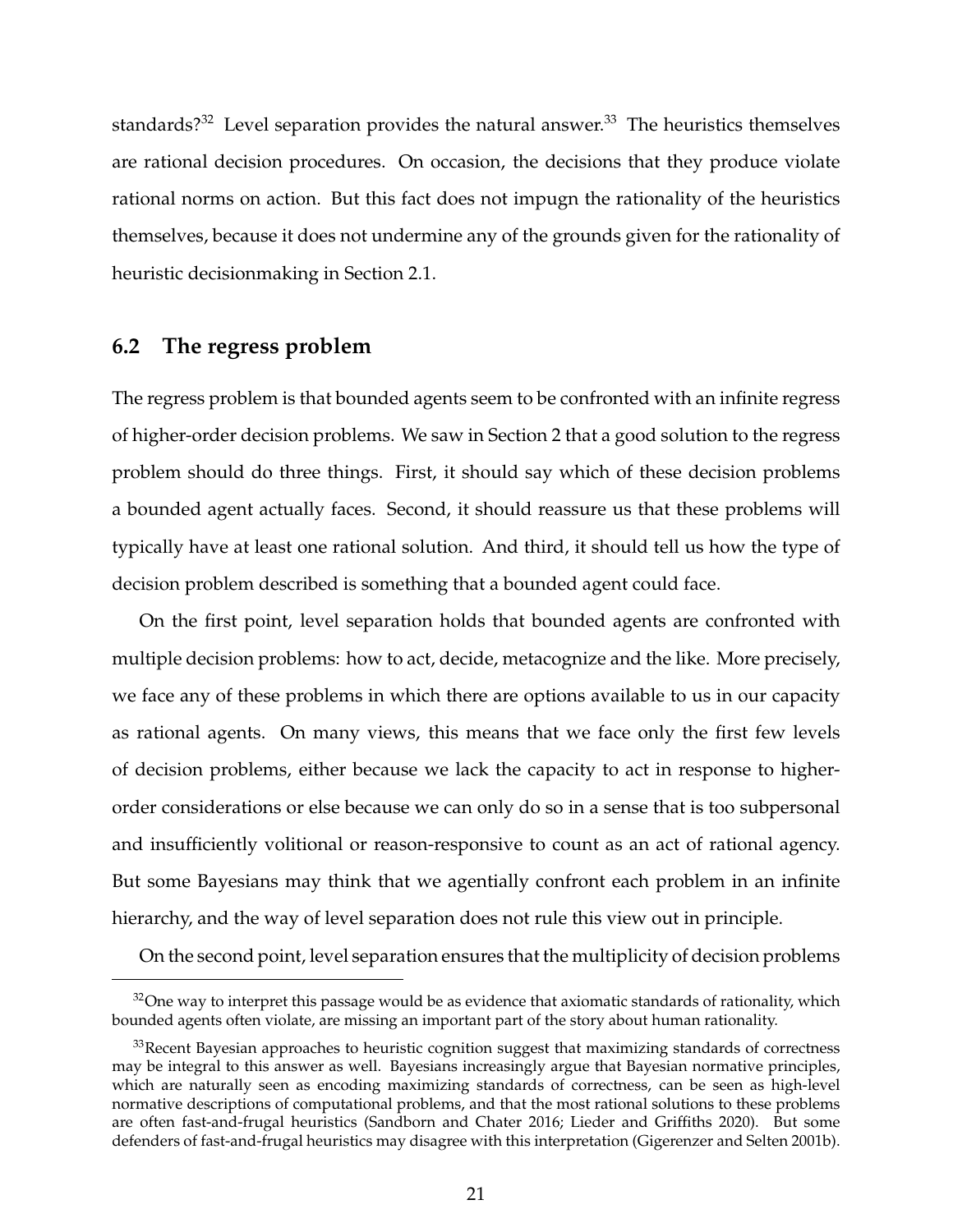does nothing to interfere with the existence of rational solutions to each problem. Of course, a lack of solutions may arise due to standard sources of rational dilemmas. And the rational solution to some problems may be to do nothing at all, for example because any type of twelfth-order deliberation would be too costly and unreliable to be worth engaging in. But each decision problem that agents face is a perfectly well-posed decision problem and there is no need to find an equilibrium or limiting solution to all of these problems at once in order to reassure ourselves that the problems are individually soluble.

On the third point, level separation helps us to see how the decision problems we face are problems that bounded agents could confront. As I have said, bounded agents may only face the first few levels of decision problems because we are incapable of agentially confronting higher-order decision problems. This fact does not mean that the decision problems we face are ill-formed or lead to regress. And as we confront these decision problems, the way of level separation does not demand that agents represent the problems to ourselves in any complex way. For example, an increasingly popular view of metacognition holds that we solve  $\mathcal{D}_2$  largely by attending to a class of *noetic feelings* produced by our experience of deliberation, rather than by forming and analyzing metacognitive beliefs about our own deliberative processes. It is not especially difficult to see how bounded agents could be capable of forming and responding to such feelings, and a good deal of work has been done to show how humans (Arango-Muñoz and Michaelian 2014; Proust 2013) and even perhaps nonhumans (Hampton 2009) can use these feelings to metacognize effectively.

#### **7 Conclusion**

This paper considered two paradoxes of bounded rationality: the problem of rational irrationality (Section 2.1) and the regress problem (Section 2.2). I looked at two classes of solutions to the paradoxes: the way of indirection, which lets the outcomes of inquiry inherit the rational status of the processes that produced them (Section 3); and the way of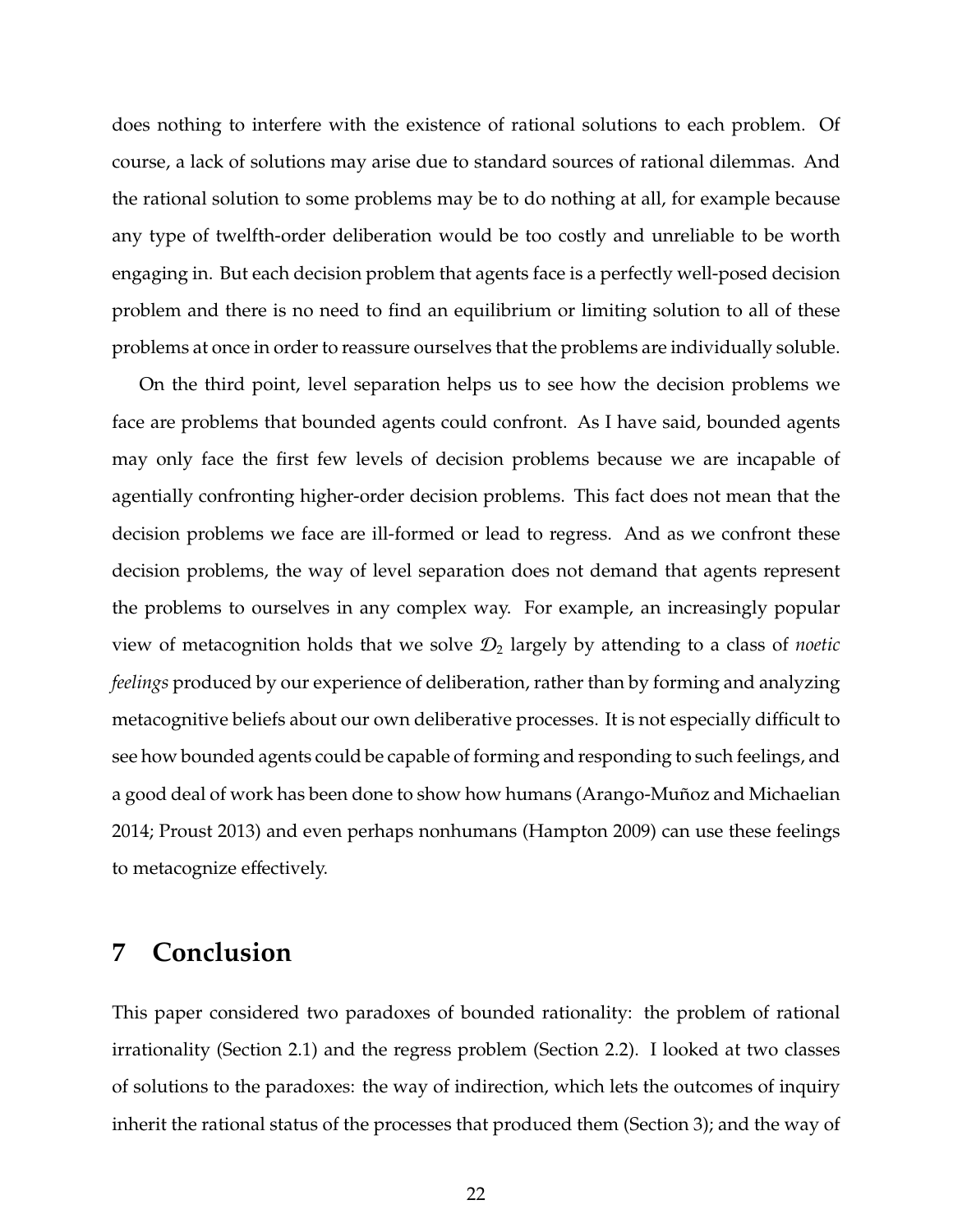weakening, which weakens traditional norms to make them more achievable for bounded agents (Section 4). I used this discussion to develop a third solution to the paradoxes: the way of level separation (Sections 5-6). The way of level separation combines direct normative assessment with a maximizing standard of correctness, as well as a processfocused approach to normative theorizing.

This discussion raises important questions for further discussion. For example, how does the way of level separation interact with axiomatic, structural (Worsnip forthcoming), or coherence-based (Staffel 2020) theories of rationality? And what can we learn about recent appeals to level separation in the epistemology of inquiry (Thorstad 2021, forthcoming) by thinking about level separation in the theory of bounded rationality? But perhaps the most important lesson is methodological: empirically-grounded philosophical reflection on fundamental normative concepts may serve as an important source of new theories of bounded rationality, as well as a fertile source of novel solutions to normative puzzles.

### **References**

Arango-Muñoz, Santiago and Michaelian, Kourken. 2014. "Epistemic feelings and epistemic emotions." *Philosophical Inquiries* 2:97–122.

Bago, Bence and De Neys, Wim. 2017. "Fast logic? Examining the time course assumption of dual process theory." *Cognition* 158:607–617.

Berg, Nathan. 2003. "Normative behavioral economics." *Journal of Socio-Economics* 32:411– 27.

—. 2008. "Rational ignoring with unbounded cognitive capacity." *Journal of Economic Psychology* 29:792–809.

—. 2014. "The consistency and ecological rationality approaches to normative bounded rationality." *Journal of Economic Methodology* 21:375–95.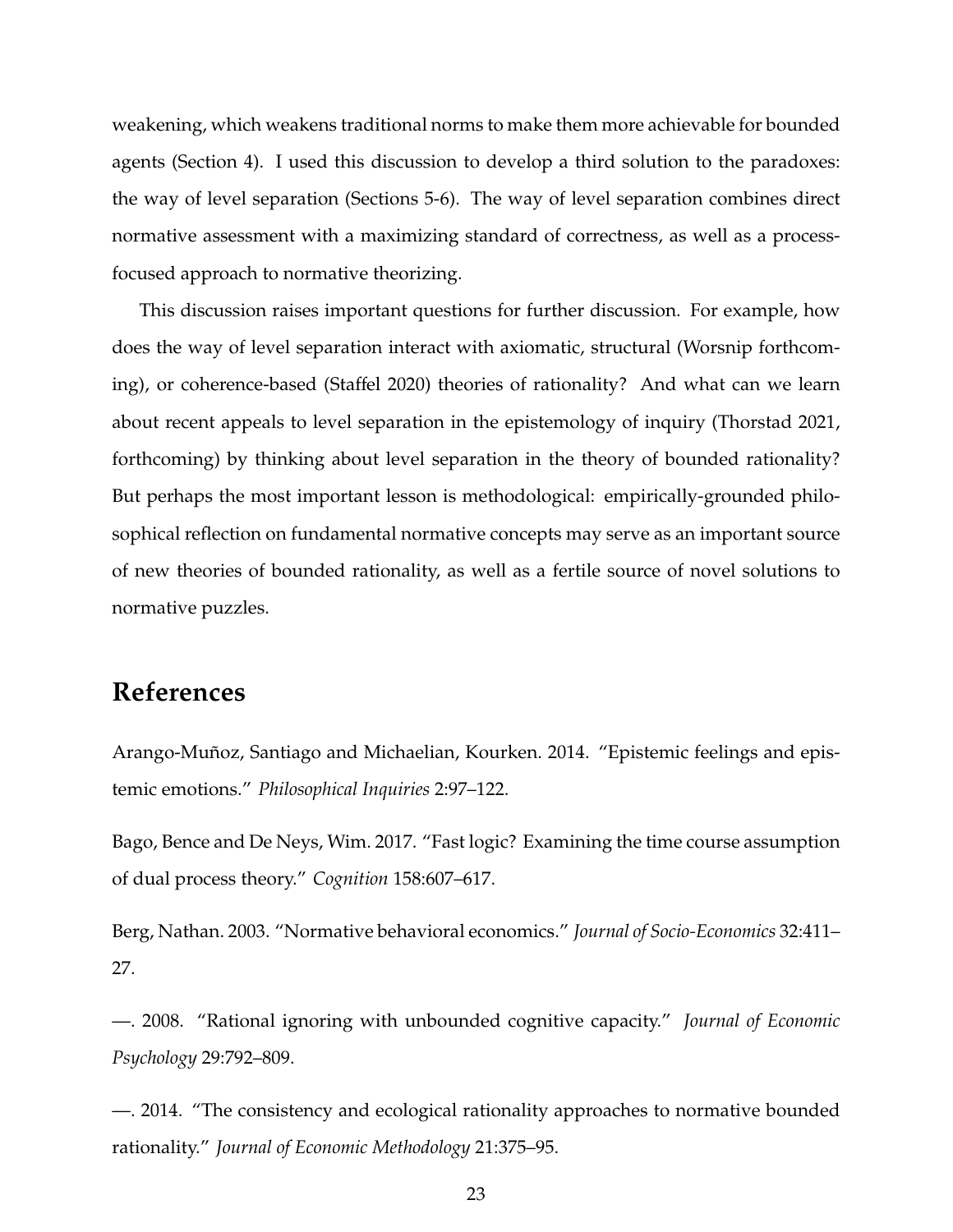Berg, Nathan and Watanabe, Yuki. 2020. "Conservation of behavioral diversity: On nudging, paternalism-induced monoculture, and the social value of heterogeneous beliefs and behavior." *Mind and Society* 19:103–20.

Bermúdez, José. 2009. *Decision theory and rationality*. Oxford University Press.

Birnbaum, Michael H. 2008. "New paradoxes of risky decision making." *Psychological Review* 115:463–501.

Bishop, Michael and Trout, J.D. 2004. *Epistemology and the psychology of human judgment*. Oxford University Press.

Bonner, Carissa and Newell, Ben. 2010. "In conflict with ourselves? An investigation of heuristic and analytic processes in decision making." *Memory and Cognition* 38:186–196.

Bookstaber, Rick and Langsam, Joseph. 1985. "On the optimality of coarse behavior rules." *Journal of Theoretical Biology* 116:161–93.

Bradley, Ben. 2006. "Against satisficing consequentialism." *Utilitas* 18:97–108.

Byron, Michael. 1998. "Satisficing and optimality." *Ethics* 109:67–93.

Caplin, Mark Dean and Martin, Daniel. 2011. "Search and satisficing." *American Economic Review* 101:2899–2922.

Cherniak, Christopher. 1981. "Minimal rationality." *Mind* 90:161–183.

—. 1986. *Minimal rationality*. MIT Press.

Chickering, David Maxwell. 1996. "Learning Bayesian networks is NP-complete." In Doug Fisher and Hans-J. Lenz (eds.), *Learning from data*, 121–130. Springer.

Dagum, Paul and Luby, Michael. 1993. "Approximating probabilistic inference in Bayesian belief networks is NP-hard." *Artificial Intelligence* 60:141–153.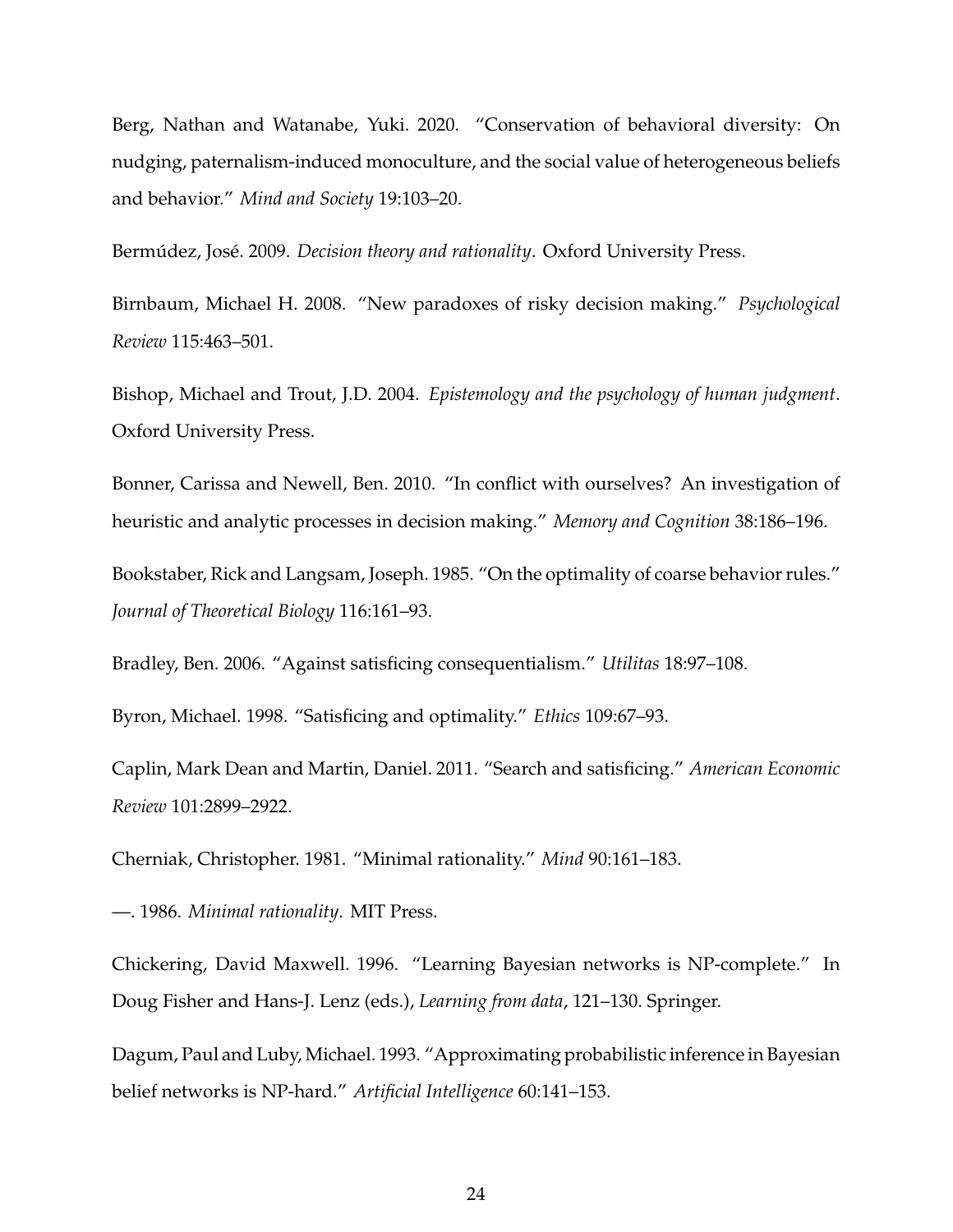De Neys, Wim and Glumicic, Tamara. 2008. "Conflict monitoring in dual process theories of thinking." *Cognition* 106:1248–1299.

De Neys, Wim, Rossi, Sandrine, and Houdé, Olivier. 2013. "Bats, balls, and substitution sensitivity: Cognitive misers are no happy fools." *Psychonomic Bulletin and Review* 20:269– 273.

Desvousges, William, Johnson, Reed, Dunford, Richard, Boyle, Kevin, Hudson, Sara, and Wilson, Nicole. 1992. *Measuring nonuse damages using contingent valuation: An experimental evaluation of accuracy*. Research Triangle Institute.

Elster, Jon. 1983. *Sour grapes: Studies in the subversion of rationality*. Cambridge University Press.

Frederick, Shane. 2005. "Cognitive reflection and decision making." *Journal of Economic Perspectives* 19:25–42.

Fredrickson, Barbara L and Kahneman, Daniel. 1993. "Duration neglect in retrospective evaluations of affective episodes." *Journal of Personality and Social Psychology* 65:45–55.

Friedman, Jane. 2020. "The epistemic and the zetetic." *Philosophical Review* 129:501–536.

Gangemi, Amelia, Bourgeois-Gironde, Sacha, and Mancini, Francesco. 2015. "Feelings of error in reasoning - in search of a phenomenon." *Thinking and Reasoning* 21:383–393.

Geman, Stuart, Bienenstock, Elie, and Doursat, René. 1992. "Neural networks and the bias/variance dilemma." *Neural Computation* 4:1–58.

Gigerenzer, Gerd and Brighton, Henry. 2009. "Homo heuristicus: Why biased minds make better inferences." *Topics in Cognitive Science* 1:107–143.

Gigerenzer, Gerd and Gaissmaier, Wolfgang. 2011. "Heuristic decision making." *Annual Review of Psychology* 62:451–482.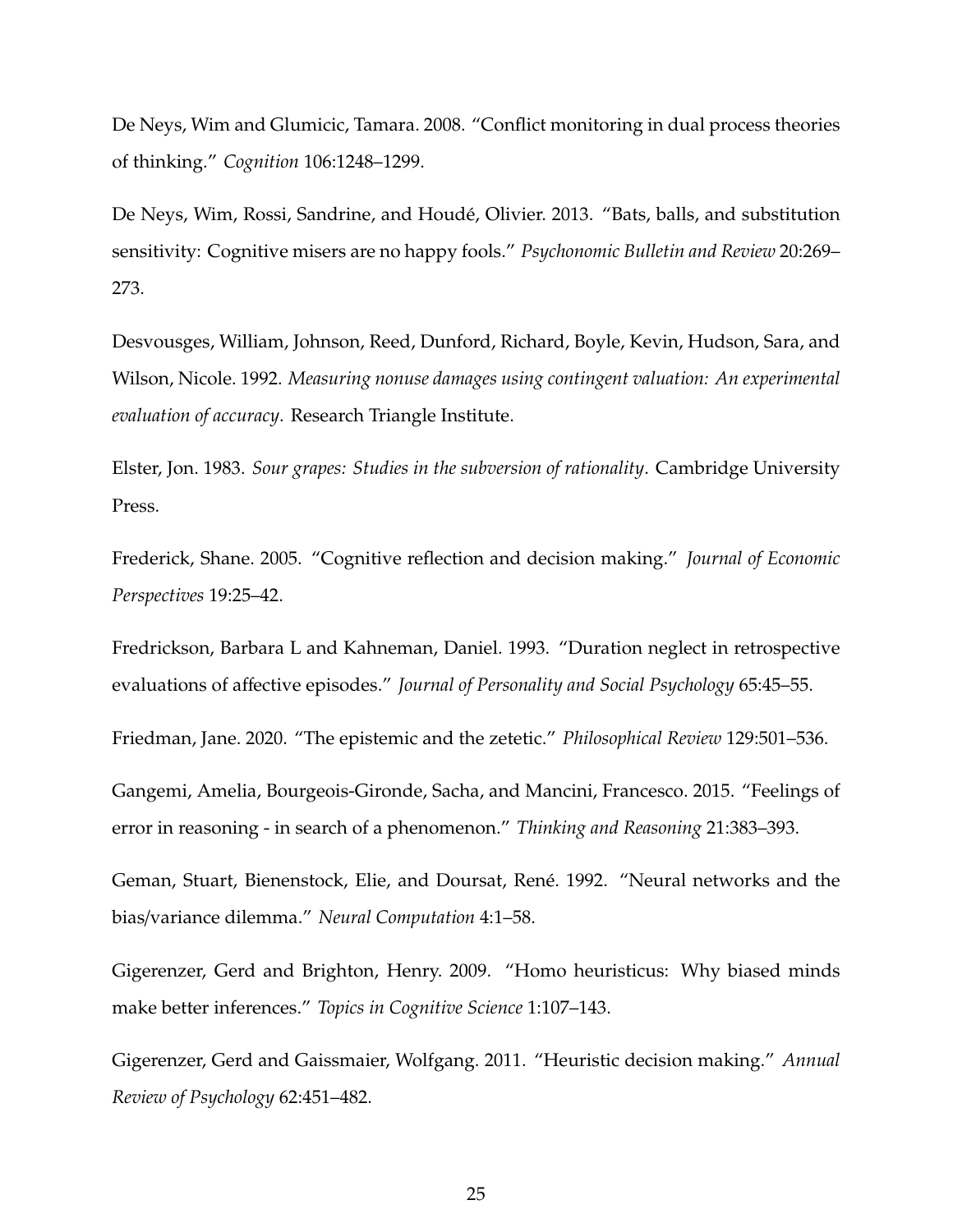Gigerenzer, Gerd and Selten, Reinhard (eds.). 2001. *Bounded rationality: The adaptive toolbox*. MIT press.

Gigerenzer, Gerd and Selten, Reinhard. 2001b. "Rethinking rationality." In Gerd Gigerenzer and Reinhard Selten (eds.), *Bounded rationality: The adaptive toolbox*, 1–12. MIT Press.

Gilovich, Thomas and Griffin, Dale. 2002. "Heuristics and biases: Then and now." In Thomas Gilovich, Dale Griffin, and Daniel Kahneman (eds.), *Heuristics and biases: The psychology of intuitive judgment*, 1–18. Cambridge University Press.

Hampton, Robert R. 2009. "Multiple demonstrations of metacognition in nonhumans: Converging evidence or multiple mechanisms?" *Comparative Cognition and Behavior Reviews* 4:17–28.

Hertwig, Ralph and Engel, Christoph (eds.). 2021. *Deliberate ignorance*. MIT Press.

Jackson, Simon, Kleitman, Sabina, Howie, Pauline, and Stankov, Lazar. 2016. "Cognitive abilities, monitoring confidence, and control thresholds explain individual differences in heuristics and biases." *Frontiers in Psychology* 7:e1559.

Johnson, Eric and Payne, John. 1985. "Effort and accuracy in choice." *Management Science* 31:395–414.

Johnson, Eric, Tubau, Elisabet, and De Neys, Wim. 2016. "The doubting system 1: Evidence for automatic substitution sensitivity,." *Acta Psychologica* 164:56–64.

Kagan, Shelly. 2000. "Evaluative focal points." In Brad Hooker, Elinor Mason, and Dale E. Miller (eds.), *Morality, rules and consequences*, 134–55. Edinburgh University Press.

Kahneman, Daniel and Frederick, Shane. 2002. "Representativeness revisited: Attribute substitution in intuitive judgment." In Thomas Gilovich, Dale Griffin, and Daniel Kahneman (eds.), *Heuristics and biases: The psychology of intuitive judgment*, 48–81. Cambridge University Press.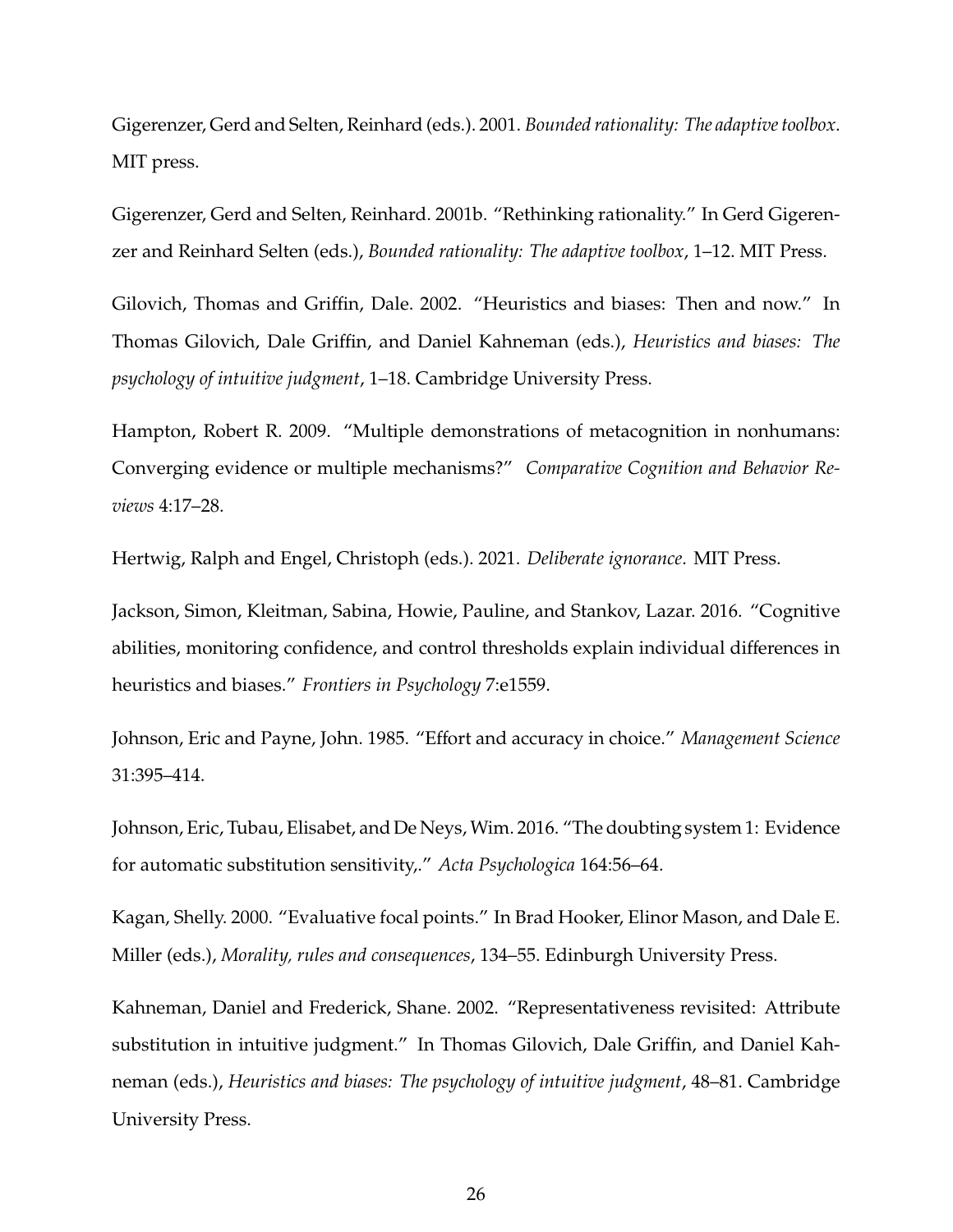Katsikopoulos, Konstantinos, Şimşek, Özgür, Buckmann, Marcus, and Gigerenzer, Gerd. 2020. *Classification in the wild: The art and science of transparent decision making*. MIT Press.

Knight, Frank. 1921. *Risk, uncertainty and profit*. University of Chicago Press.

Lieder, Falk and Griffiths, Thomas. 2017. "Strategy selection as rational metareasoning." *Psychological Review* 124:762–794.

—. 2020. "Resource-rational analysis: Understanding human cognition as the optimal use of limited computational resources." *Behavioral and Brain Sciences* 43:E1.

Lin, Hanti. 2014. "On the regress problem of deciding how to decide." *Synthese* 191:661– 670.

Lipman, Barton. 1991. "How to decide how to decide how to ...: Modeling limited rationality." *Econometrica* 59:1105–1125.

Lord, Errol. 2017. "What you're rationally required to do and what you ought to do (are the same thing!)." *Mind* 126:1109–1154.

Mani, Anandi, Mullainathan, Sendhil, Shafir, Eldar, and Zhao, Jiaying. 2013. "Poverty impedes cognitive function." *Science* 341:976–980.

Marewski, Julian and Schooler, Lael. 2011. "Cognitive niches: An ecological model of strategy selection." *Psychological Review* 118:393–437.

Mintoff, Joe. 1997. "Slote on rational dilemmas and rational supererogation." *Erkenntnis* 46:111–26.

Mongin, Philippe. 2000. "Does optimization imply rationality?" *Synthese* 124:73–111.

Mongin, Philippe and Walliser, Bernard. 1988. "Infinite regressions in the optimizing theory of decision." In Bertrand Munier (ed.), *Risk, decision and rationality*, 435–457. Springer.

Mulgan, Tim. 2001. "How satisficers get away with murder." *International Journal of Philosophical Studies* 9:41–46.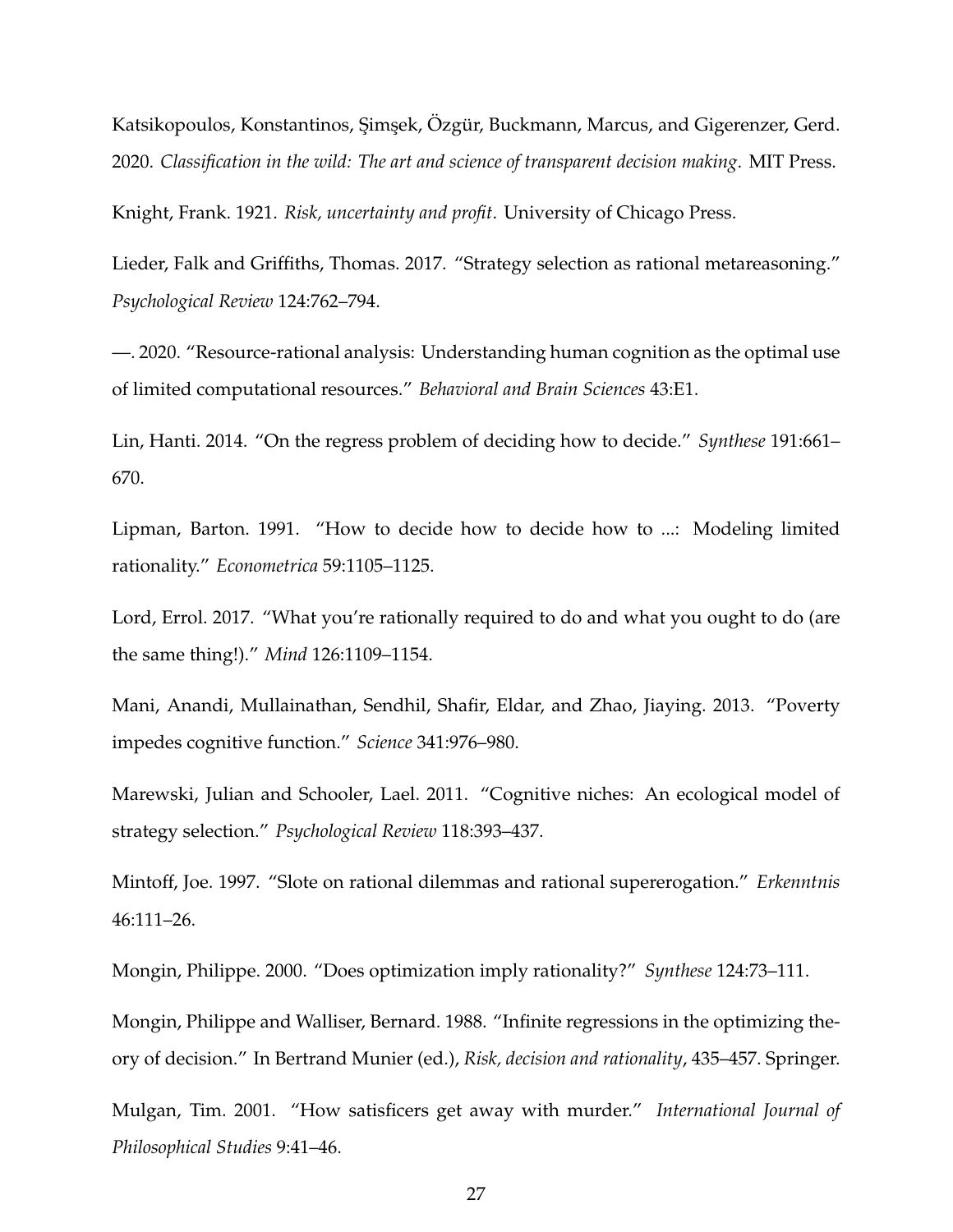Newark, Daniel. 2018. "Leadership and the logic of absurdity." *Academy of Management Review* 43:198–216.

Pettit, Philip. 1984. "Satisficing consequentialism." *Proceedings of the Aristotelian Society, Supplement* 58:165–176.

Pettit, Philip and Smith, Michael. 2000. "Global consequentialism." In Brad Hooker, Elinor Mason, and Dale E. Miller (eds.), *Morality, rules and consequences*, 121–133. Edinburgh University Press.

Pollock, John. 1983. "How do you maximize expectation value?" *Noûs* 17:409-21.

Proust, Joëlle. 2013. The philosophy of metacognition. Oxford University Press.

Sandborn, Adam and Chater, Nick. 2016. "Bayesian brains without probabilities." *Trends in Cognitive Sciences* 20:883–893.

Savage, Leonard. 1954. *The foundations of statistics*. Wiley.

Schooler, Lael J. and Hertwig, Ralph. 2005. "How forgetting aids heuristic inference." *Psychological Review* 112:610–628.

Selten, Reinhard. 1998. "Aspiration adaptation theory." *Journal of Mathematical Psychology* 42:191–214.

Shah, Anuj, Mullainathan, Sendhil, and Shafir, Eldar. 2012. "Some consequences of having too little." *Science* 338:682–685.

Simon, Herbert. 1955. "A behavioral model of rational choice." *Quarterly Journal of Economics* 69:99–118.

—. 1976. "From substantive to procedural rationality." In T.J. Kastelein, S.K. Kulpers, W.A. Nijenhuls, and R.G. Wagenaar (eds.), *25 years of economic theory*, 65–86. Springer.

Slote, Michael. 1984. "Satisficing consequentialism." *Proceedings of the Aristotelian Society, Supplement* 58:139–163.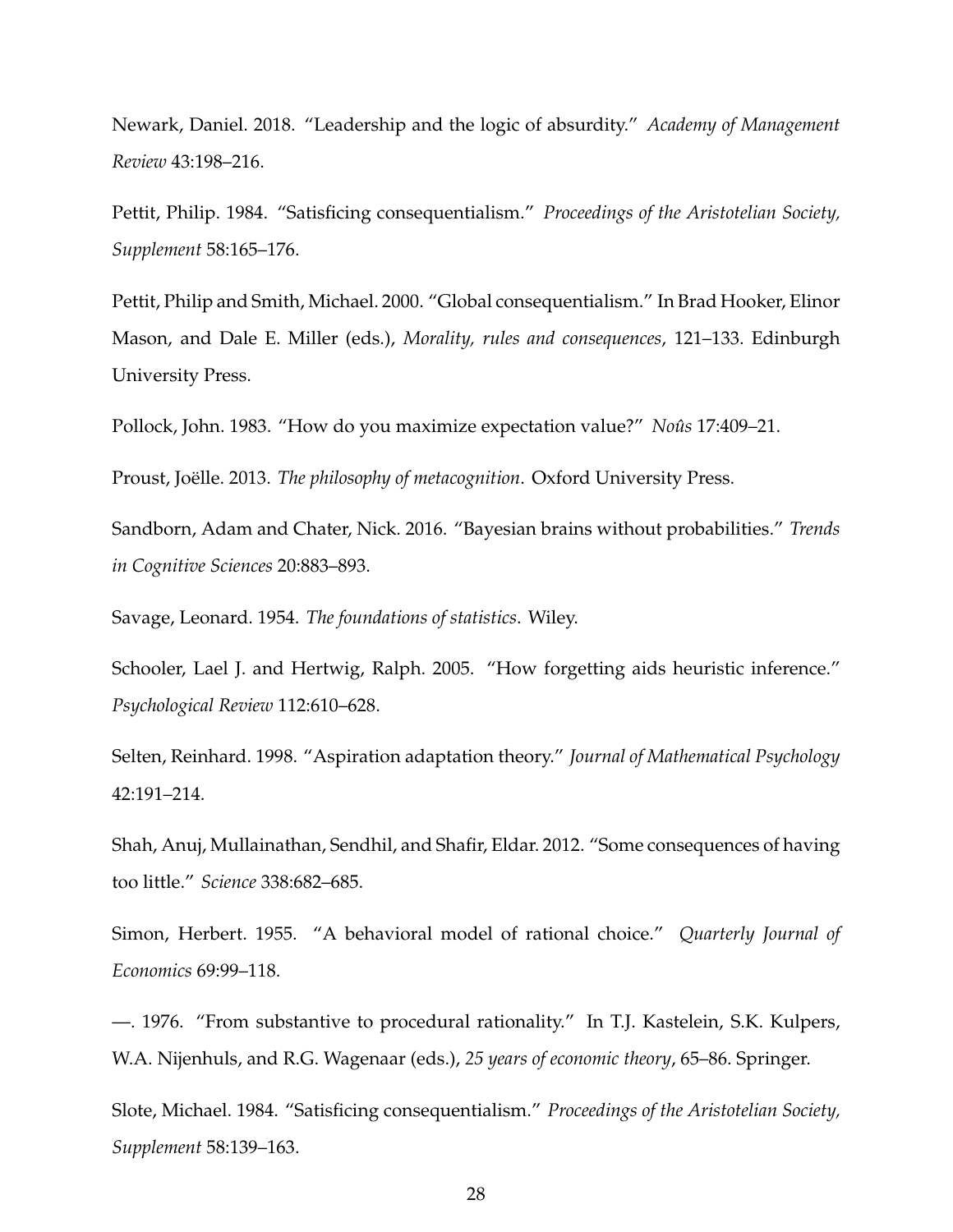—. 2004. "Two views of satisficing." In Michael Byron (ed.), *Satisficing and maximizing: Moral theorists on practical reason*, 14–29. Cambridge University Press.

Smith, Holly. 1991. "Deciding how to decide: Is there a regress problem?" In Michael Bachrach and S.L. Hurley (eds.), *Foundations of decision theory*, 194–217. Blackwell.

Sorensen, Roy. 2006. "Originless sin: Rational dilemmas for satisficers." *Philosophical Quarterly* 56:213–23.

Staffel, Julia. 2020. *Unsettled thoughts: A theory of degrees of rationality*. Oxford University Press.

Swanton, Christine. 1993. "Satisficing and virtue." *Journal of Philosophy* 90:33–48.

—. 2004. "Satisficing and perfectionism in virtue ethics." In Michael Byron (ed.), *Satisficing and maximizing: Moral theorists on practical reason*, 176–189. Cambridge University Press.

Thompson, Valerie and Johnson, Stephen. 2014. "Conflict, metacognition, and analytic thinking." *Thinking and Reasoning* 20:215–244.

Thompson, Valerie, Turner, Jamie, and Pennycook, Gordon. 2011. "Intuition, reason, and metacognition." *Cognitive Psychology* 63:107–140.

Thorstad, David. 2021. "Inquiry and the epistemic." *Philosophical Studies* 178:2913–28.

—. forthcoming. "The accuracy-coherence tradeoff in cognition." *British Journal for the Philosophy of Science* forthcoming.

Todd, Peter and Gigerenzer, Gerd. 2012. "What is ecological rationality?" In Peter Todd and Gerd Gigerenzer (eds.), *Ecological rationality: Intelligence in the world*, 3–30. Oxford University Press.

Travers, Eoin, Rolison, Jonathan, and Feeney, Aidan. 2016. "The time course of conflict on the Cognitive Reflection Test." *Cognition* 150:109–118.